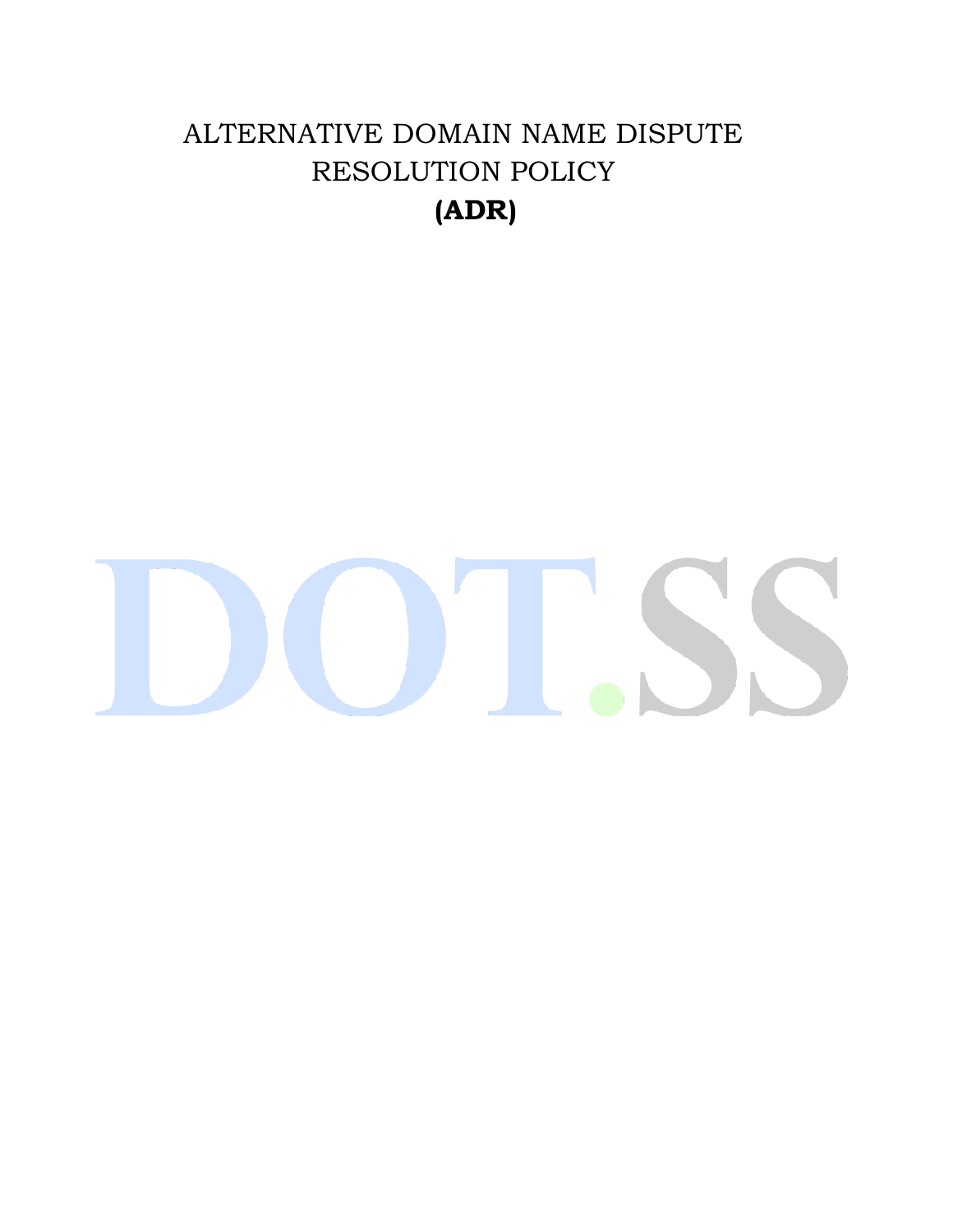| TABLE OF CONTENTS                                                              |  |
|--------------------------------------------------------------------------------|--|
|                                                                                |  |
|                                                                                |  |
|                                                                                |  |
|                                                                                |  |
|                                                                                |  |
|                                                                                |  |
|                                                                                |  |
|                                                                                |  |
| How a Registrant may indicate that domain name is not an abusive registration8 |  |
|                                                                                |  |
|                                                                                |  |
|                                                                                |  |
|                                                                                |  |
|                                                                                |  |
|                                                                                |  |
|                                                                                |  |
|                                                                                |  |
|                                                                                |  |
| Repeat disputes, availability of Court proceedings and appeal 12               |  |
|                                                                                |  |
|                                                                                |  |
|                                                                                |  |
|                                                                                |  |
|                                                                                |  |
|                                                                                |  |
|                                                                                |  |
|                                                                                |  |
|                                                                                |  |
|                                                                                |  |
|                                                                                |  |
|                                                                                |  |
|                                                                                |  |
|                                                                                |  |
|                                                                                |  |
|                                                                                |  |
|                                                                                |  |
|                                                                                |  |
|                                                                                |  |
|                                                                                |  |
| Communication of decision to parties and implementation of decision19          |  |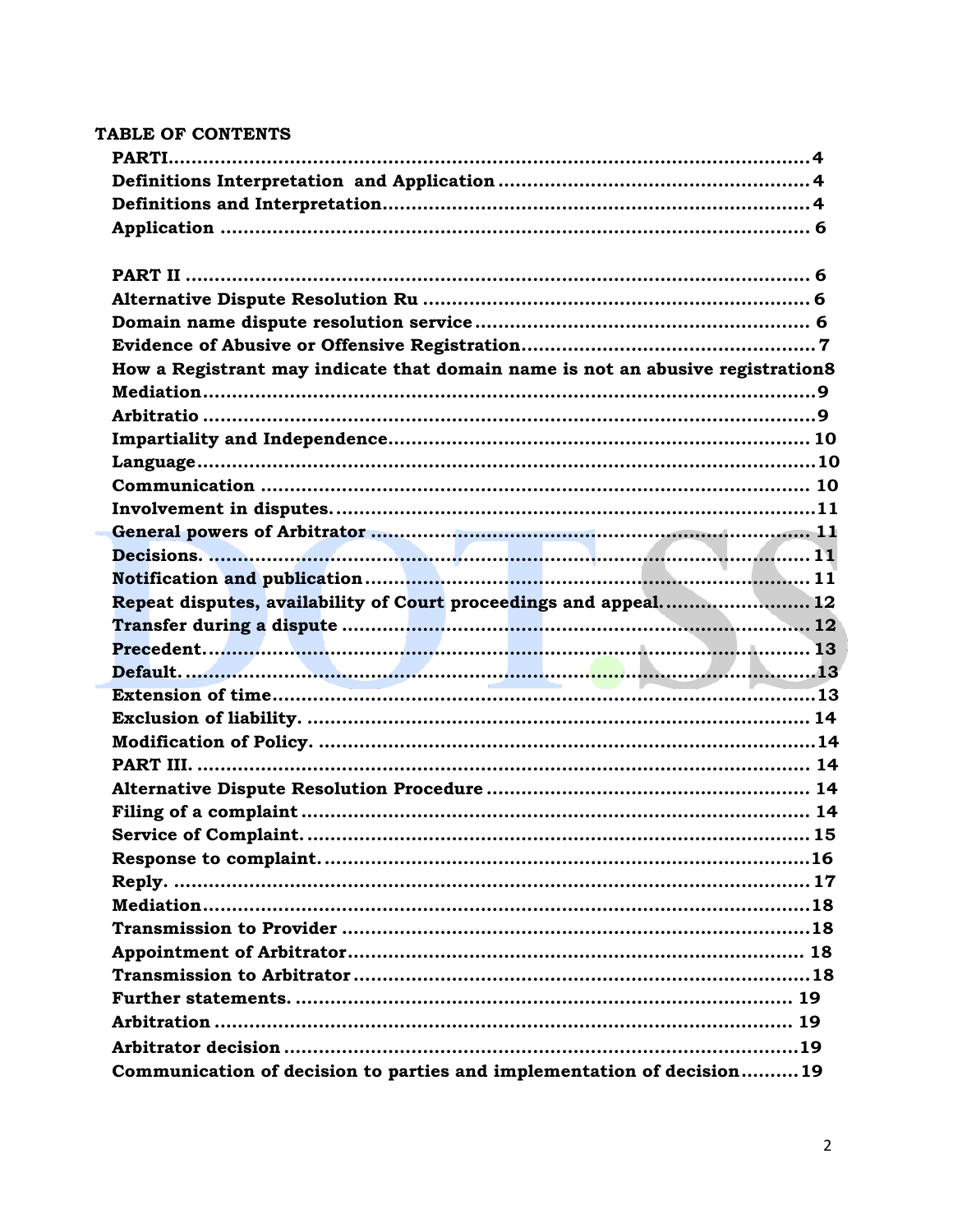| Withdrawal, settlement, or other grounds for termination21 |
|------------------------------------------------------------|
|                                                            |
|                                                            |
|                                                            |
|                                                            |
|                                                            |
|                                                            |
|                                                            |
|                                                            |
|                                                            |

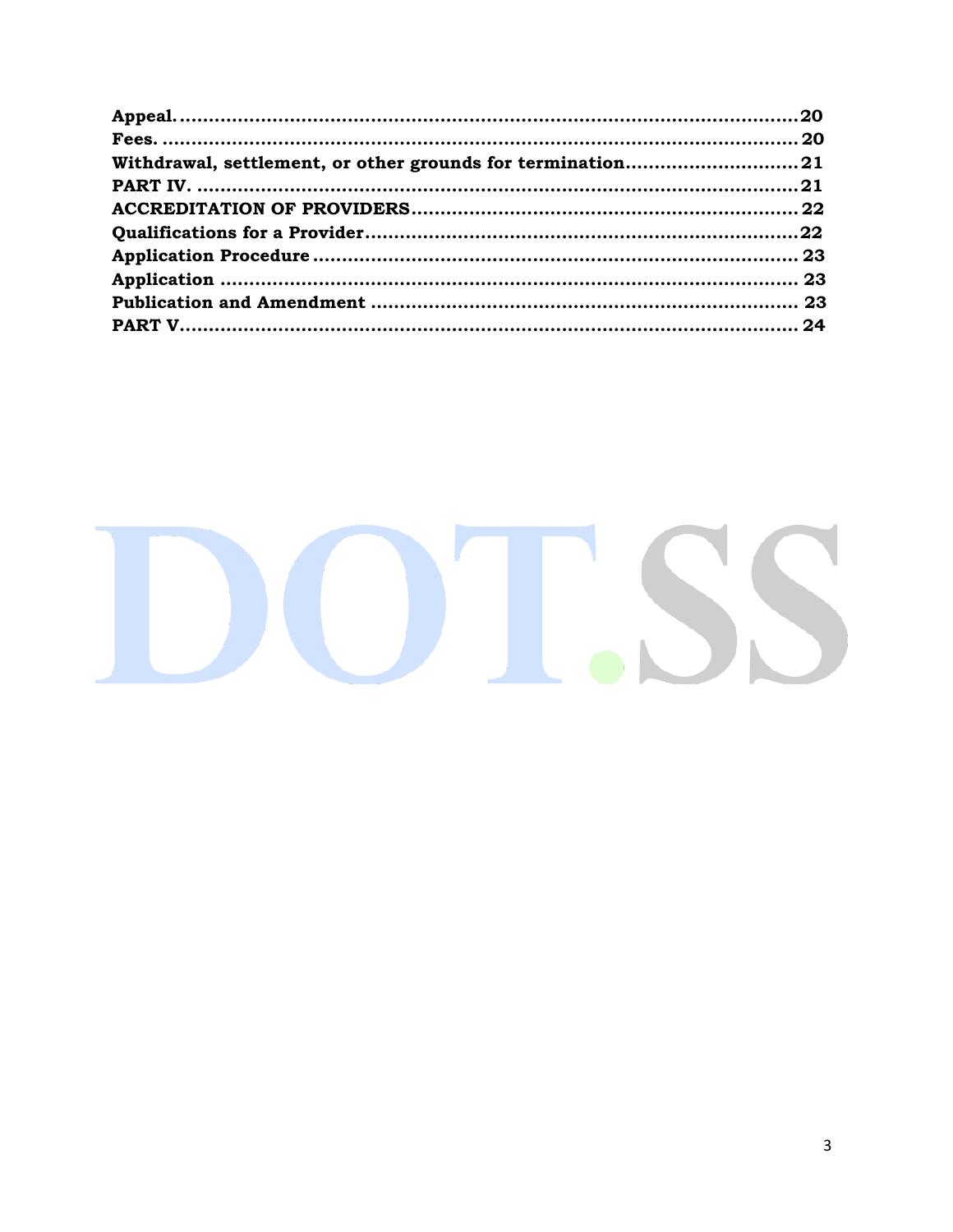#### PREAMBLE **WHEREAS:**

A. This policy is adopted in order to bring some uniformity into alternative dispute resolution in relation to disputes arising out of domain names registration with the view that the interests of the parties can be preserved in settings other than the traditional judicial dispute resolution method incourt.

B. The Alternative Dispute Resolution (ADR) methods which are recognized in this Policy include Mediation and Arbitration

C. Mediation in general terms refers to a process in which a neutral third person, called a mediator, acts to encourage and to assist in the resolution of a dispute between two (2) or more parties. This is an informal and non-adversarial process. The objective is to help the disputing parties reach a mutually acceptable agreement between or among themselves on all or any part of the issues in dispute. Decision-making authority rests with the parties, not the mediator. The mediator assists the parties in identifying issues, fostering joint problem-solving, exploring settlement alternatives, and in other ways consistent with these activities.

D. Arbitration in general terms is a process in which a neutral third person or a panel, called an arbitrator or an arbitration panel, considers the facts and arguments which are presented by the parties and renders a decision. The decision may be binding or nonbinding as provided in this policy.

E. This Alternative Dispute Resolution Policy (the "ADRP") has been adopted by the Registry ("NCA"), and sets forth the terms and conditions in connection with a dispute between a registrant and any party other than the Registry over the registration and use of an internet domain name registered in relation to the .SS ccTLD;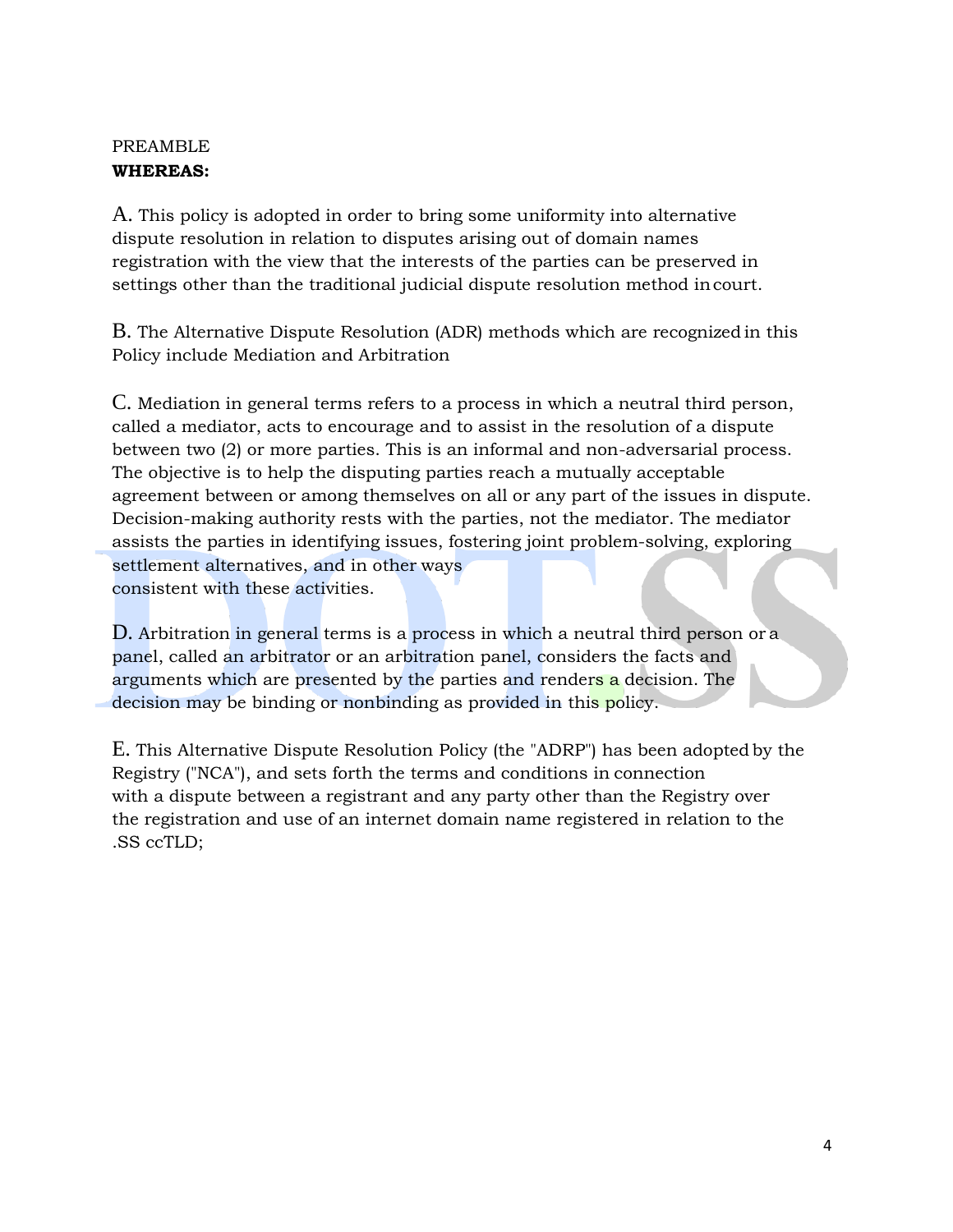# <span id="page-4-0"></span>**PART I Definitions and Application Definitions**

**1.** In this Policy, unless the context otherwise requires:-

**"abusive registration"** means a domain name which either –

F. was registered or otherwise acquired in a manner which, at the time when the registration or acquisition took place, took unfair advantage of or was unfairly detrimental to the Complainant's rights; or

G. has been used in a manner that takes unfair advantage of, or is unfairly detrimental to the Complainant's rights;

**"Arbitration"** The use of arbitrator to settle a dispute,a form of alternative dispute resolution (ADR), is a way to resolve disputes outside the courts.

**"Arbitrator"** means an adjudicator appointed by a Provider to decide on a dispute by way of arbitration or appeal;

**"Complainant"** means a person who lodges a dispute in terms of this Policy; "**Court** " means any court of competent jurisdiction in South Sudan;

**"day"** means, unless otherwise stated, any day other than Saturday, Sunday or any public holiday, and "days" have a corresponding meaning;

**"determination"** means a decision made by an Arbitrator in accordance with this Policy;

**"offensive registration"** means a domain name in which the Complainant cannot necessarily establish rights but the registration of which is contrary to law, *contra bonos mores* or is likely to be offensive to any class of persons;

**"mediation"** means a dispute resolution procedure impartially conducted by the Registry to facilitate a resolution acceptable to both parties;

**"party"** means a Complainant or Registrant and "parties" has a corresponding meaning;

**"Procedure"** means procedural rules in terms of which a dispute is to be conducted as

set out in Part III;

**"Provider"** means a domain name dispute resolution service provider duly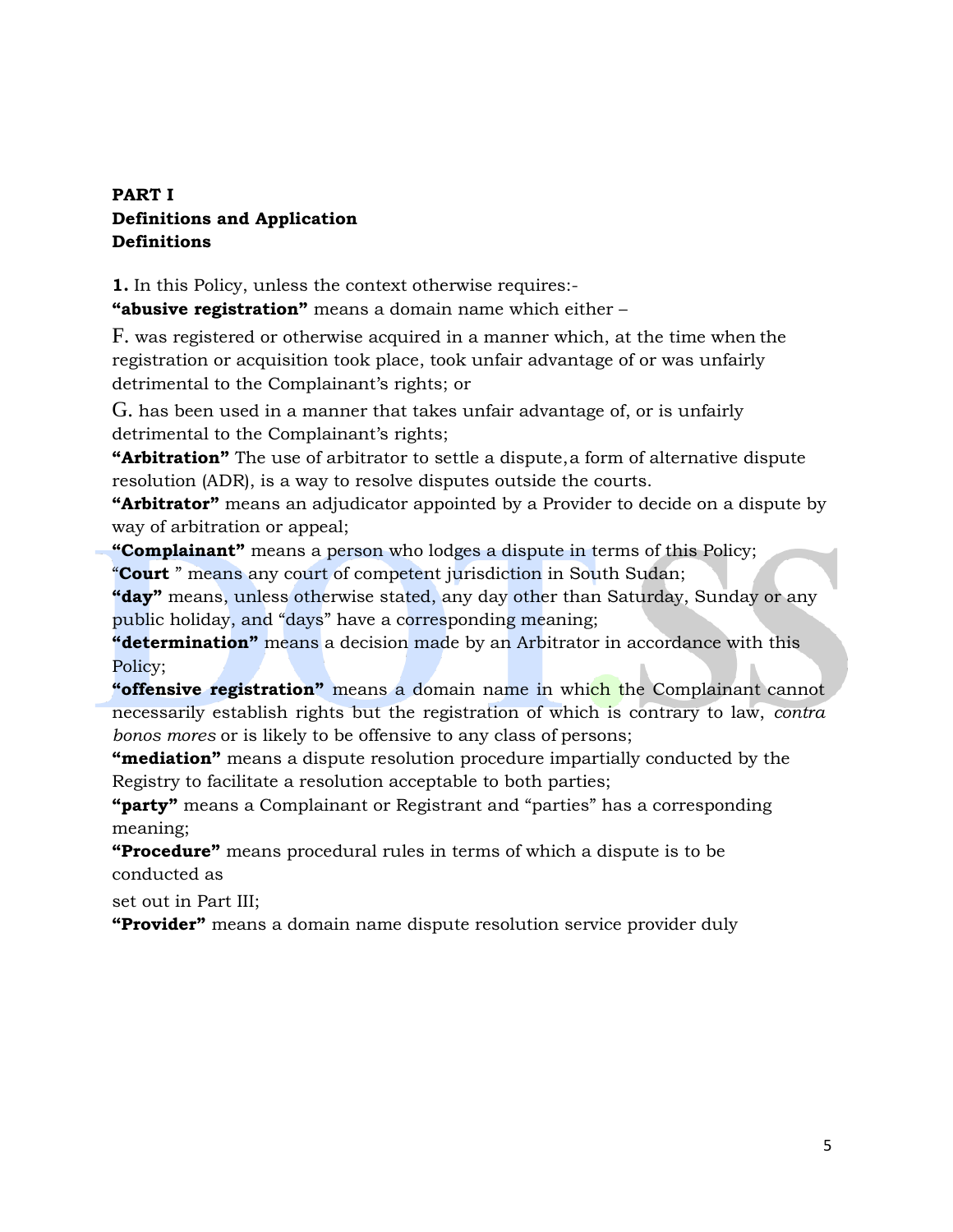accredited, in terms of Part IV of this Policy, by the Registry and whose name appears on the list of

accredited Providers published by the Registry.

**"Registrant"** means a domain name holder;

**"Registrar"** means an entity that is authorized to administer the process of registration and modification of domain names;

**"Registry"** means the South Sudan National Communication Authority(NCA), the entity responsible for managing the .SS ccTLD;

**"reverse domain name hijacking"** means using this Policy in bad faith to attempt to deprive a registrant of a domain name;

**"rights"** include but are not limited to intellectual property rights protected under the South Sudanese law;

**"Rules"** means the alternative dispute resolution rules provided for in Part II; **"Whois database"** means a database of contact details relating to a domain name provided by a domain administrator.

# <span id="page-5-0"></span>**Application**

**2.** (1) This Policy shall apply to disputes contemplated under this policy in connection

with a domain name dispute between a Complainant and a Registrant over the registration and use of an Internet domain name in the .SS domain name space PROVIDED HOWEVER THAT:-

a) This policy shall apply to domain names registered within the .SS domain space.

b) Where a party is not resident within South Sudan, they may appoint a representative who is resident in South Sudan.

# <span id="page-5-1"></span>**PART II**

#### **Alternative Dispute Resolution Rules Domain name dispute resolution**

**3.** (1) In choosing a domain name, a registrant warrants, amongst others, that registering the name will not infringe upon or violate the rights of any third party.

(2) A Registrant shall submit to proceedings under the rules if a Complainant demonstrates, in accordance with the procedure, that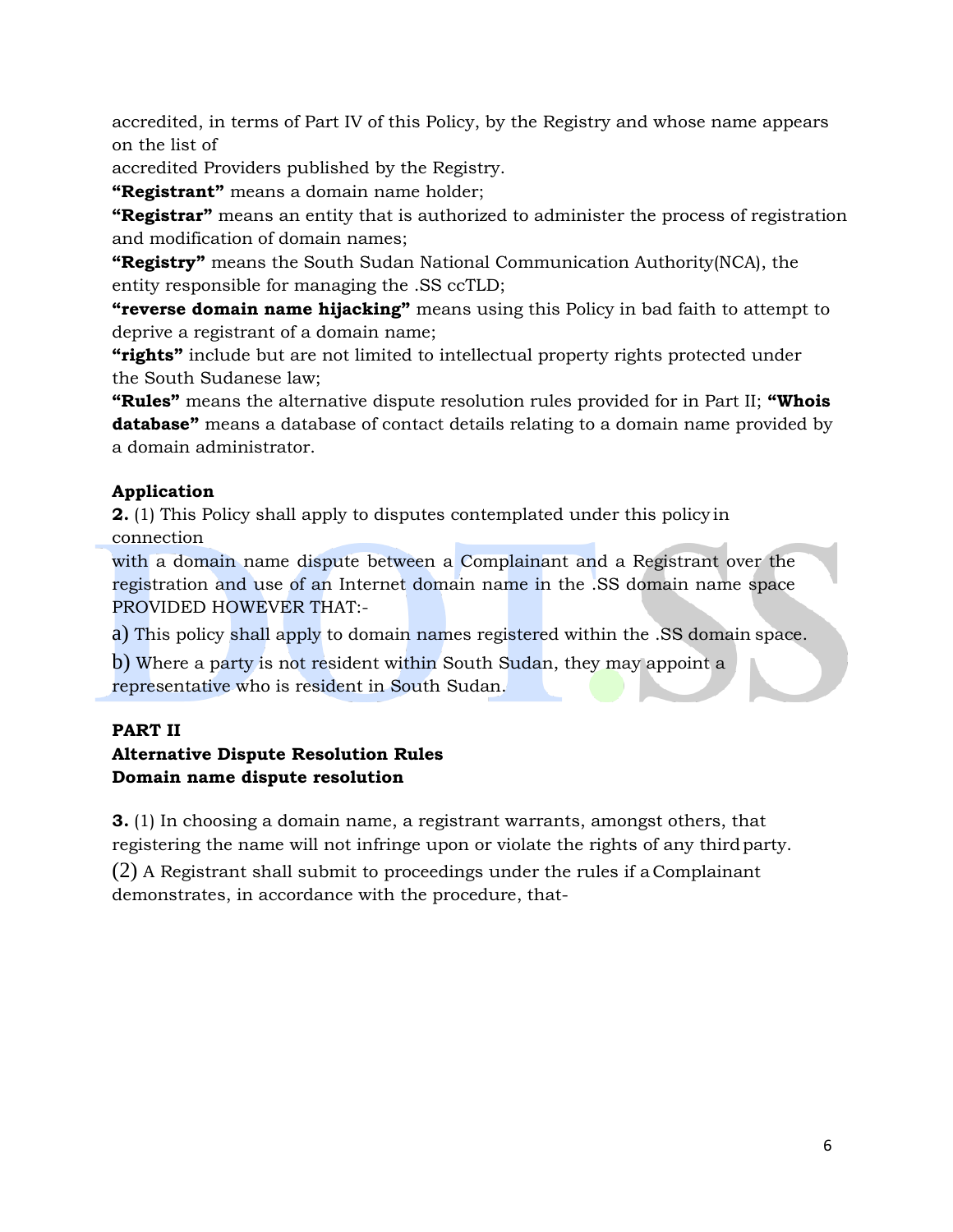(a) The Complainant has rights in respect of a name or mark which is identical or similar to the domain name and, under the ownership of the Registrant, is an abusive registration; or

(b) The domain name under the ownership of the Registrant is an offensive registration.

(3) The Complainant shall prove on a balance of probabilities that the required elements in paragraph (2) are present.

(4)A Complainant may file a single complaint in regard to more than one domain names provided that all such domain names have been registered under the same Registrant

(5)Where a Complainant has already initiated proceedings relating to the same domain name and involving the same Parties in a court of law, the Complainant shall not file proceedings under this Policy, unless in pursuance of a court order. (6)Dispute resolution under these rules shall not emphasize on technicalities or procedure and may waive any where necessary.

#### <span id="page-6-0"></span>**Evidence of Abusive or Offensive Registration**

**4.** (1) Factors which may indicate that the domain name is an abusive registration include:

(a) circumstances indicating that the Registrant has registered or otherwise acquired the domain name primarily to –

(i) sell, rent or otherwise transfer the domain name to a Complainant or to a competitor of the Complainant, or any third Party, for valuable

consideration in excess of the Registrant's reasonable out-of-pocket

expenses directly associated with acquiring or using domain names;

(ii) block the registration of a name or mark in which the Complainant has rights;

|       | disrupt unfairly the business of the                     |
|-------|----------------------------------------------------------|
| (iii) | Complainant; or                                          |
| (iv)  | prevent the Complainant from exercising their<br>rights; |

 $(b)$  circumstances indicating that the Registrant is using, or has registered, the domain name in a way that leads people or businesses to believe that the domain name is registered to, operated or authorized by, or otherwise connected with the Complainant;

(c) evidence, in combination with other circumstances indicating that the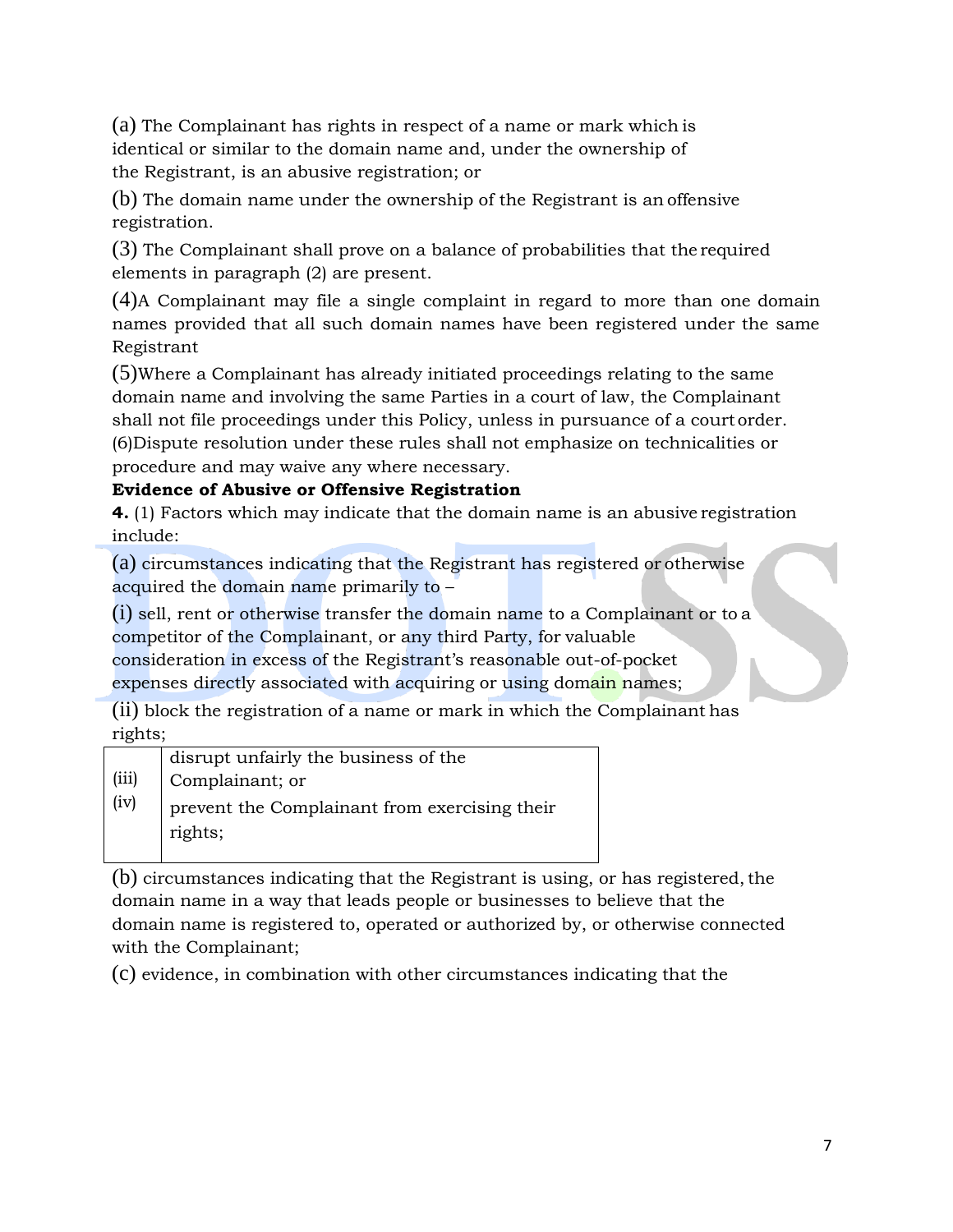domain name in dispute is an abusive registration and that the Registrant is engaged in a pattern of making abusive registrations;

(d) false or incomplete contact details provided by the Registrant in theWhois database;

(e) domain name is identical or confusingly similar to a trade mark or service mark in which the Complainant has rights;

(f) evidence that the domain name was registered as a result of a relationship between the Complainant and the Registrant, and the Registrant has –

(i) been using the domain name registration exclusively; and

(ii) paid for the registration or renewal of the domain name registration; or

(g) any other factor that in the opinion of the Arbitrator may be indicative of abusive registration.

(2) An offensive registration may be inferred if the domain name advocates hatred that is based on race, ethnicity, gender or religion or that constitutes incitement to cause harm.

(3) There shall be a rebuttable presumption of abusive registration if the Complainant proves that the Registrant has been found to have made an abusive registration in three or more disputes in the 12 months before the dispute was filed.

# <span id="page-7-0"></span>**How a Registrant may indicate that domain name is not an abusive registration**

**5.** (1) Factors which may indicate that the domain name is not an abusive registration, include:-

(a) before being aware of the Complainant's complaint, the Registrant has:

|     | used or made demonstrable preparations to use the domain         |
|-----|------------------------------------------------------------------|
|     | name in                                                          |
| (i) | connection with a good faith offering of goods or services; been |
|     | commonly known by the name or legitimately connected with        |
|     | a mark which is identical or similar to the domain name; or made |
|     | legitimate non-commercial or fair use of the domain              |
|     | name;                                                            |
|     |                                                                  |
|     |                                                                  |
|     |                                                                  |
|     |                                                                  |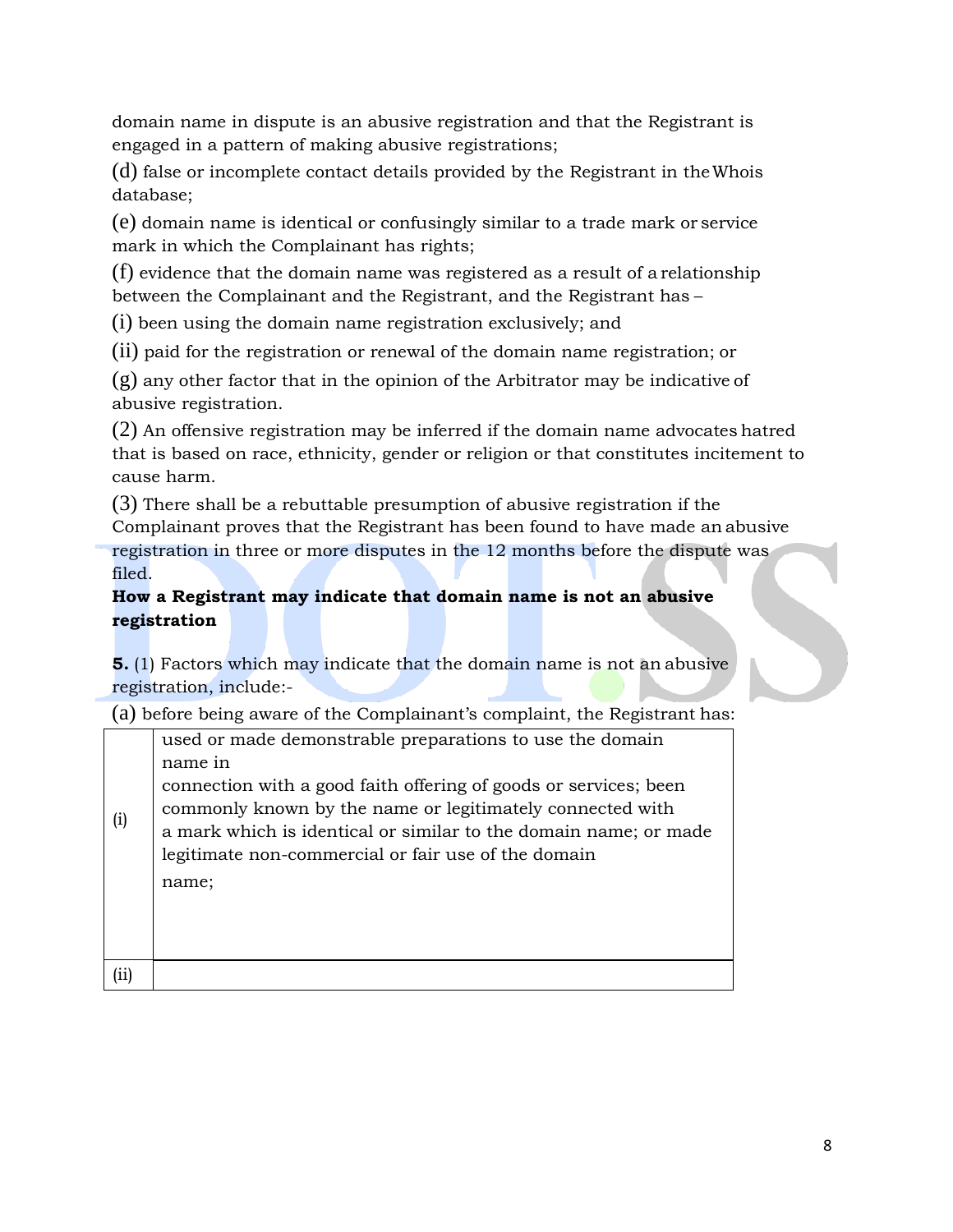(iii)

(b) the domain name is used generically or in a descriptive manner and the Registrant is making fair use of it;

(c) that the Registrant has demonstrated fair use, which use may includewebsites operated solely in tribute to or fair criticism of a person or business:

Provided that the burden of proof shifts to the Registrant to show that the domain name is not an abusive registration if the domain name is identical to the mark in which the Complainant asserts rights, without any addition; or

(d) any other factor that in the opinion of the Arbitrator may be indicative thatthe domain name is not an abusive or offensive registration.

(3) Trading in domain names for profit, and holding a large portfolio of domain names, are of themselves lawful activities. The Arbitrator shall review each case on its merits.

(4) Sale of traffic, that is, connecting domain names to parking pages and earning click-per-view revenue, is not of itself objectionable under this Policy. However, the Arbitrator shall take into account:

a) the nature of the Domain Name;

b) the nature of the advertising links on any parking page associated with the Domain Name; or

c) that the use of the Domain Name is ultimately the Registrant's responsibility.

# <span id="page-8-0"></span>**Mediation**

**6.** (1) The Registry shall endeavor to resolve disputes filed with it as provided for under this Policy by conducting impartial mediation through discussions with both parties confidentially and as a neutral third party, advising how the dispute could be settled.

(2) Where parties reach a settlement under Mediation, such a settlement shall be

binding and enforceable.

(3) The Mediation shall be carried out expeditiously and at such costs as may be determined by the Registry.

# **Arbitration**

**7.** (1) Where Mediation fails to achieve a resolution within Fifteen (15) days, the Complainant shall select a Provider, from among those accredited by the Registry,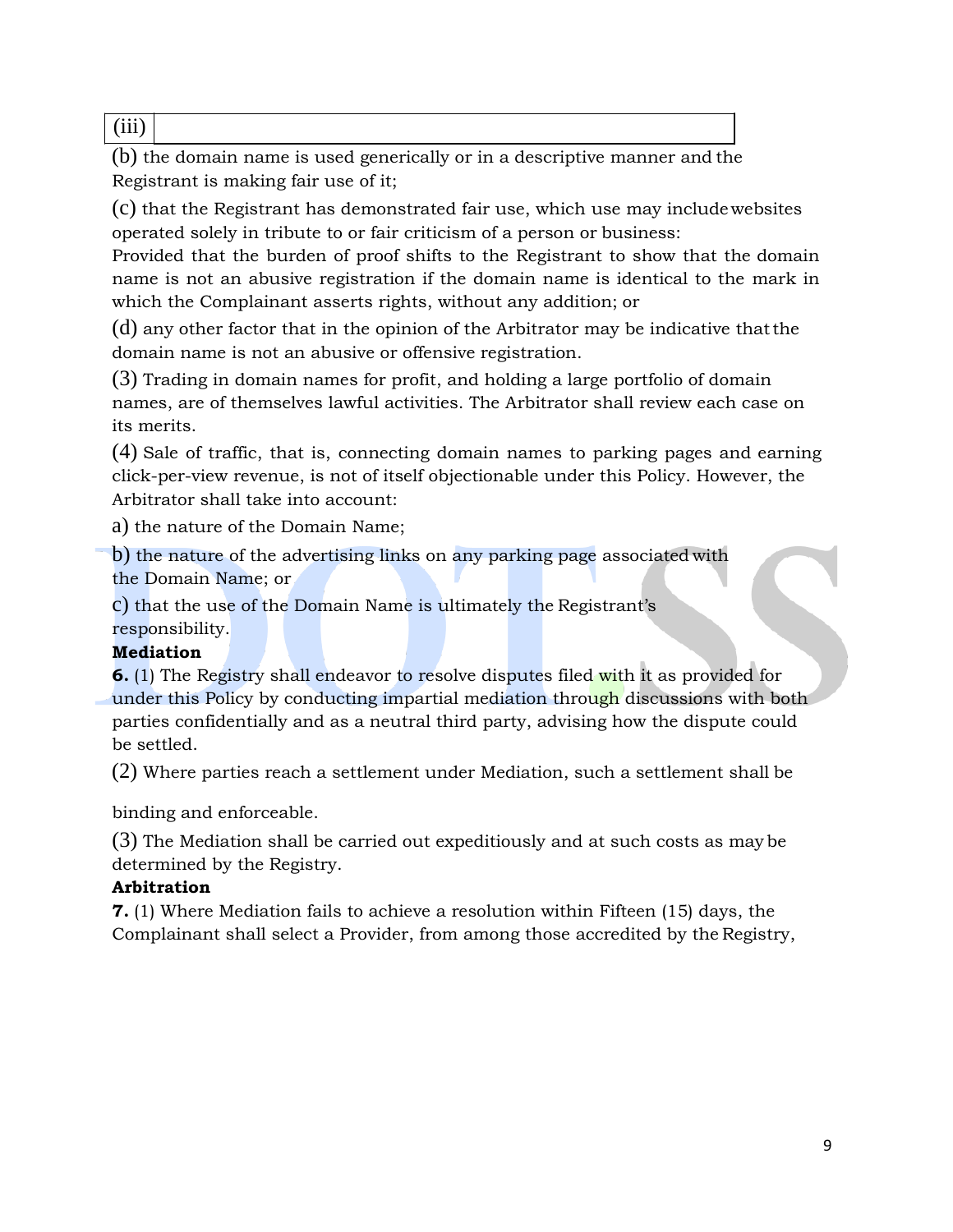to appoint an arbitrator agreed upon between the disputing parties, failing agreement, the Provider shall appoint an Arbitrator adjudicate over the dispute.

(2) Each Provider shall maintain and publish a list of Arbitrators and their qualifications that shall be available to the public.

(3) Each Provider shall maintain a simple and publicly accessible online supplementary procedure to be followed by the parties during proceedings under this Policy.

# <span id="page-9-0"></span>**Impartiality and Independence**

**8.** (1) An Arbitrator shall be impartial and independent and shall disclose to the Provider any circumstances affecting the Arbitrator's impartiality or independence before accepting an appointment to determine a dispute.

(2) Where, at any stage during the dispute, circumstances arise that may affect the impartiality or independence of an Arbitrator, that Arbitrator shall promptly disclose such circumstances to the Provider.

(3) Where an Arbitrator has disclosed circumstances that may affect the impartiality or independence of the Arbitrator, the Provider shall determine whether an alternative Arbitrator shall be appointed.

# <span id="page-9-1"></span>**Language**

**9.** Unless otherwise agreed by the parties, all proceedings and correspondence under this Policy shall be in English. Where a Party requests use of another language, the Registry shall arrange translation at the expense of that Party and suspend proceedings until the Registry receives such translation.

#### **Communication**

**10.** (1)All communication under this policy shall be in writing, sent in paperor electronic form and copied to all parties to the dispute, the Registry and the Provider

(in the case of an arbitration).

(2) For any communication under this Policy, the sender shall retain evidence of having sent such communication.

(3) Any communication sent under this paragraph is deemed to have been sent on the date shown on the evidence in sub-paragraph (2).

(4) Where a Party updates its contact details they shall notify the Registry in writing

within one day of any such update.

(5) The Registry shall at all times communicate to the Registrar information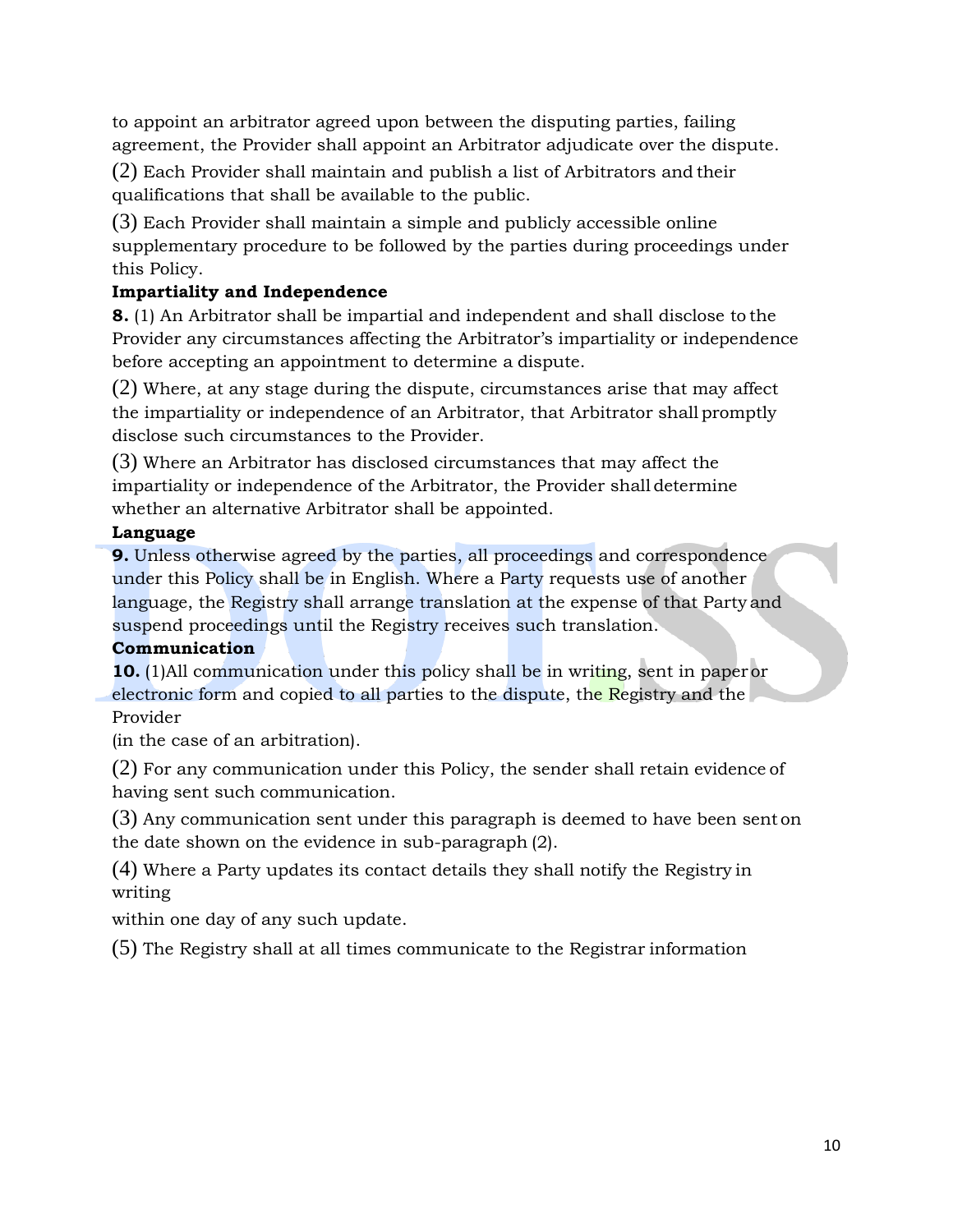relevant

to technical and administrative functions relating to the proceedings under this Policy.

(6) No Party, or authorized representative of a Party, may communicate with an Arbitrator except as provided for in this Policy.

(7) All communications between a Party and the Arbitrator shall be through the Provider.

(8) All e-mail communication under this Policy shall be in plain text

# <span id="page-10-0"></span>**Involvement in disputes**

**11.** The Registry and Registrar may not participate in the administration or conduct of any dispute before an Arbitrator, except as specifically required in terms of this Policy.

#### <span id="page-10-1"></span>**General powers of Arbitrator**

**12.** (1) An Arbitrator shall ensure that the parties are treated with equality and that each Party is given a fair opportunity to present its case.

(2) An Arbitrator shall ensure that the dispute is handled as expeditiously as possible.

(3) An Arbitrator shall determine the admissibility, relevance, materiality and weight of the evidence.

(4) An Arbitrator shall have the power to consider and determine whether ornot the dispute is a resubmission

(5) An Arbitrator shall decide a request by a Party to consolidate multiple domain disputes in accordance with this Policy.

# <span id="page-10-2"></span>**Decisions**

**13.** An Arbitrator's decision in a dispute is limited to the following :

a) in the case of abusive registrations the dismissal of the dispute or the transfer of the disputed domain name to the Complainant;

b) in the case of offensive registrations the dismissal of the dispute or the deletion and prohibition of the domain name from future registration;

c) in the case of reverse domain name hijacking, a dismissal of the dispute; or

d) in the case that the dispute is a resubmission, a dismissal of the dispute.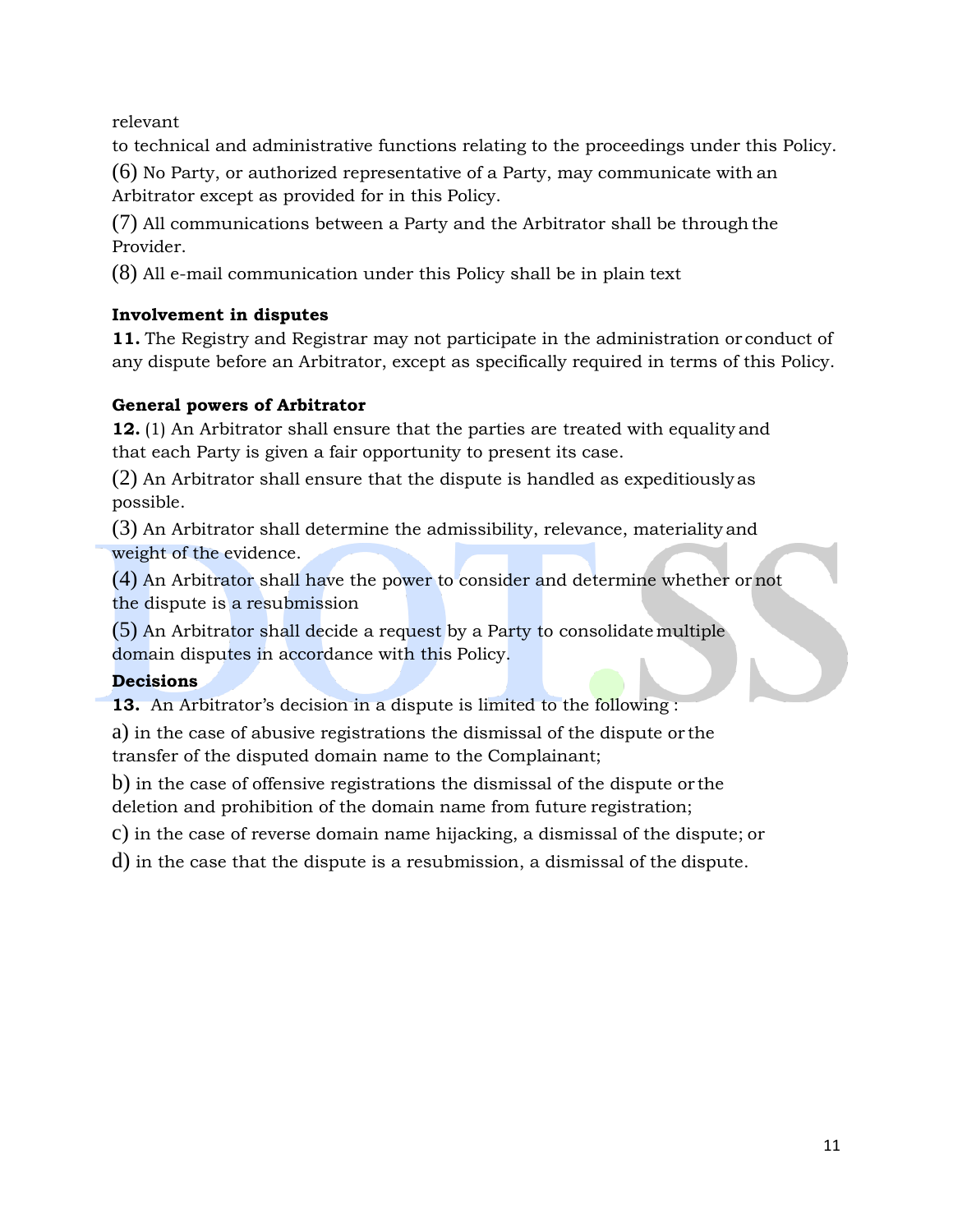#### <span id="page-11-0"></span>**Notification and publication**

**14.** A Provider shall communicate a decision to the parties in accordance with the procedure and shall provide the decision to the Registry for publication on its website and implementation as necessary.

#### <span id="page-11-1"></span>**Repeat disputes, availability of Court proceedings and appeal**

**15.** (1) In determining whether a dispute is a resubmission of an earlier dispute, or contains a material difference that justifies a re-hearing, the Arbitrator shall consider the question whether-

(a) the Complainant, the Registrant and the domain name in issue are the same as in the earlier case;

(b) the substance of the dispute relates to acts that occurred prior to or subsequent to the close of submissions in the earlier case;

(c) if the substance of the dispute relates to act that occurred prior to the close of submissions in the earlier case, any exceptional grounds for the re-hearing or reconsideration exist, without affecting the integrity of the alternative dispute resolution process;

(d) if the substance of the dispute relates to acts that occurred subsequent to the close of submissions in the earlier dispute, the acts on which the re-filed dispute are based are not, in substance, the same as the acts on which the previous dispute were based.

(2) Either Party shall have the right to appeal a Decision under paragraph 36 of the procedure. The appeal panel shall consider appeals on the basis of a full review of the matter and may review procedural matters.

(3) Nothing done in terms of this Policy prevents any Party from litigating on any related matter in the Courts of the Republic of South Sudan.

(4) Where a Party initiates any legal proceedings in the course of determination of a dispute, it shall promptly notify the Provider and the Registry.

(5) Where legal proceedings are initiated during a dispute in respect of a domain name that is the subject of the dispute, the Registry or Arbitrator shall suspend the dispute immediately.

#### <span id="page-11-2"></span>**Transfer during a dispute**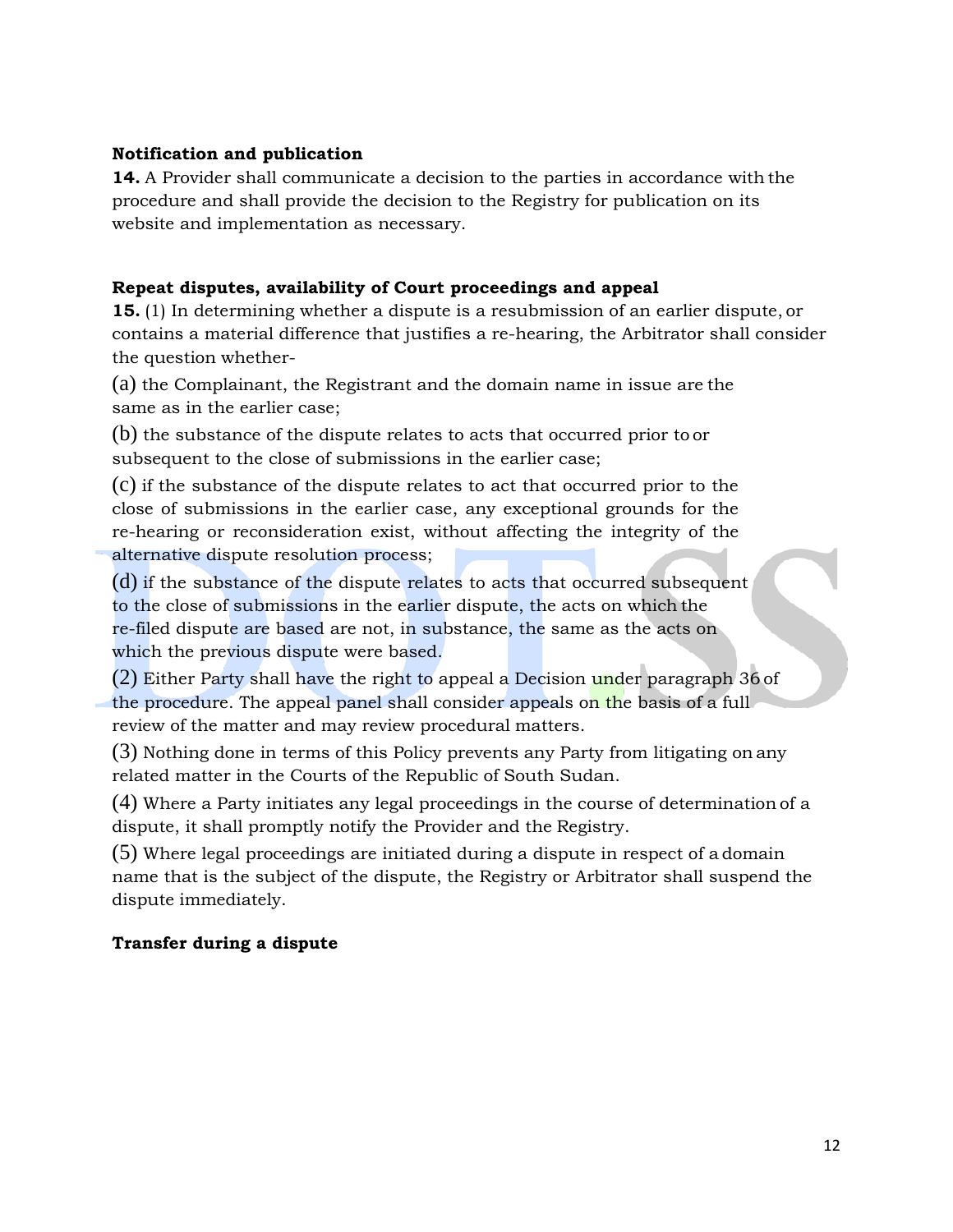**16.** (1) A Registrant shall not transfer, delete, or fail to renew a domain name registration:

(a) Whilst proceedings under this Policy are ongoing in relation to the Domain Name unless as a result of a written signed settlement reached between the parties and:-

(i) approved by the Registry pursuant to Mediation ; or

(ii) delivered to the Provider, who shall confirm the validity of the written settlement between the parties and issue relevant instructions to the Registry; or

(b)Whilst court proceedings in respect of the Domain Name registration is ongoing and an order is given by the court restraining or prohibiting the transfer, deletion or renewal of the Domain Name.

(2) A Registrant may update technical information, such as name servers, for the domain name; provided that such updates do not result in the transfer or deletion of a domain name subject to a dispute.

(3) Where an update of technical information results in the transfer or deletionof the domain name pending resolution of a dispute on the domain name, the Registrant shall be liable for any resultant damages, if the Registrant was aware of a dispute lodged under this Policy in respect of such domain name.

(4) Where the Registry is informed of a domain name dispute, the Registry shall take steps to ensure that the domain name is not transferred, or allowed to be deleted during the course of the dispute.

# <span id="page-12-0"></span>**Precedent**

**17.** (1) An Arbitrator may consider and be guided by previous decisions made in terms of this Policy.

(2) An Arbitrator may also provide in their decision the full reference to decisions as well as national and international law that the Arbitrator considered **Default**

**18.** (1) Where a Party does not comply with any of the time periods established by this Policy or the Arbitrator, the Arbitrator shall proceed to determine the dispute notwithstanding the default.

(2) Where a Party does not comply with any provision or requirement under this Policy or any request from the Arbitrator, the Arbitrator may, in the absence of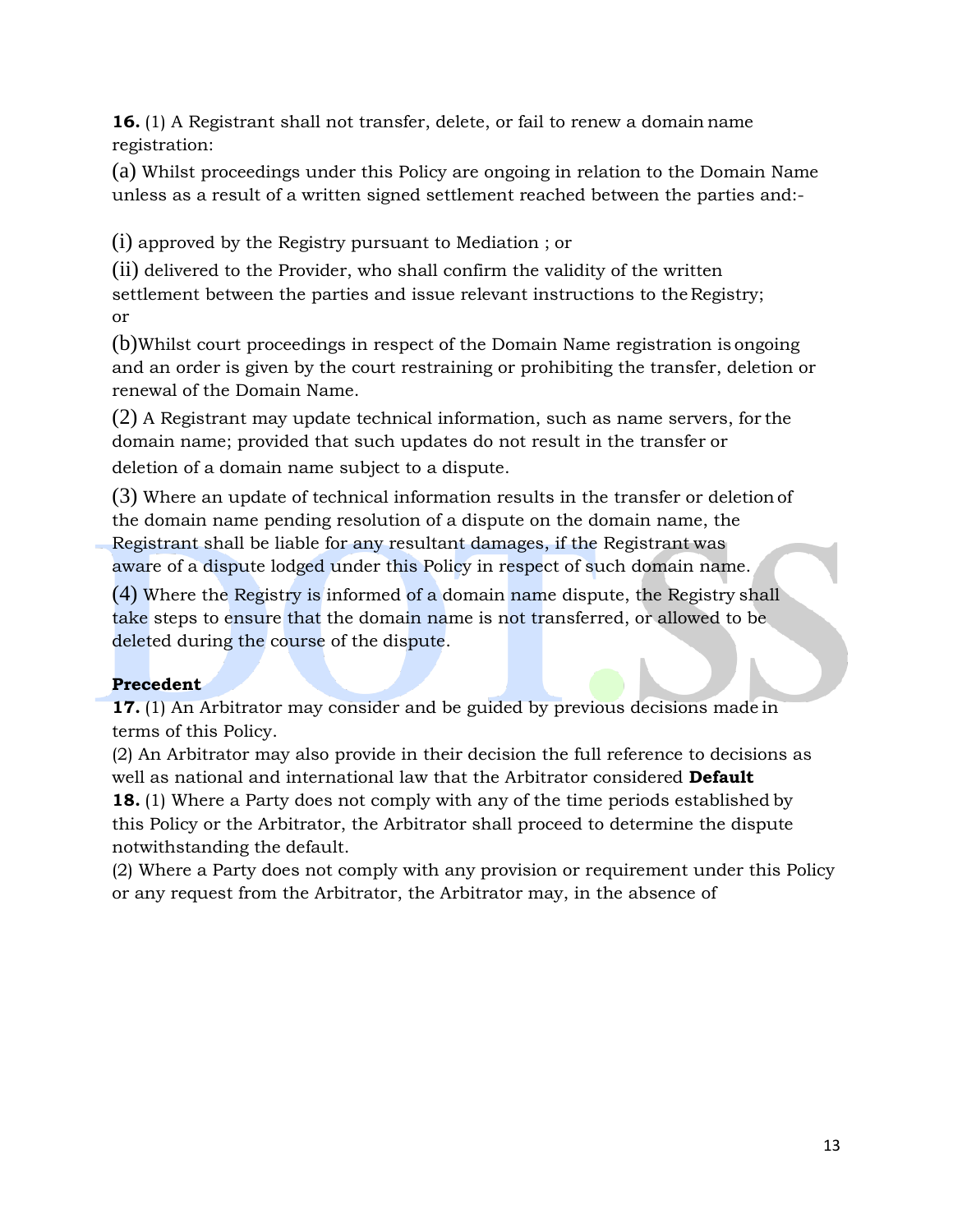exceptional circumstances, draw such inferences as the Arbitrator may consider appropriate.

# <span id="page-13-0"></span>**Extension of time**

**19.** (1) A Party may apply for extension of time for compliance with any of the procedures under this Policy, stating the grounds for such an application. (2) In considering such an application, the Registry or Arbitrator shall be reasonable and fair and may specify conditions for an extension.

# <span id="page-13-1"></span>**Exclusion of liability**

**20.** The Registry or the Provider shall not be liable to a Party for anything done or omitted in connection with any proceedings under this Policy, provided that the Registry has implemented the decision reached pursuant to such proceedings.

#### **Modification of Policy**

**21.** (1) The Registry reserves the right to make reasonable modifications to the Policy

at any time. Except where the Registry is acting in pursuance of a statutory requirement or a court order, changes shall be implemented following a process of stakeholder consultation. Each such change shall be published in advance, where practicable, 30 calendar days in advance, on the Registry's website.

(2) Where the Policy has already been invoked by the submission of a dispute to a Provider, parties to a dispute shall be bound by the Policy, which was current at the time the dispute commenced until the dispute is concluded.

# <span id="page-13-2"></span>**PART III**

# **Alternative Dispute Resolution Procedure Filing of a complaint**

**22.** (1) A person may initiate a dispute by submitting a complaint in Form DRP 0001, in the Schedule, in paper format, in triplicate and in electronic format to the Registry.

(2) The Complainant shall:-

(a) provide the name, physical address, e-mail addresses and the telephone numbers of the Complainant or of any representative authorized to act on behalf of the Complainant in the dispute;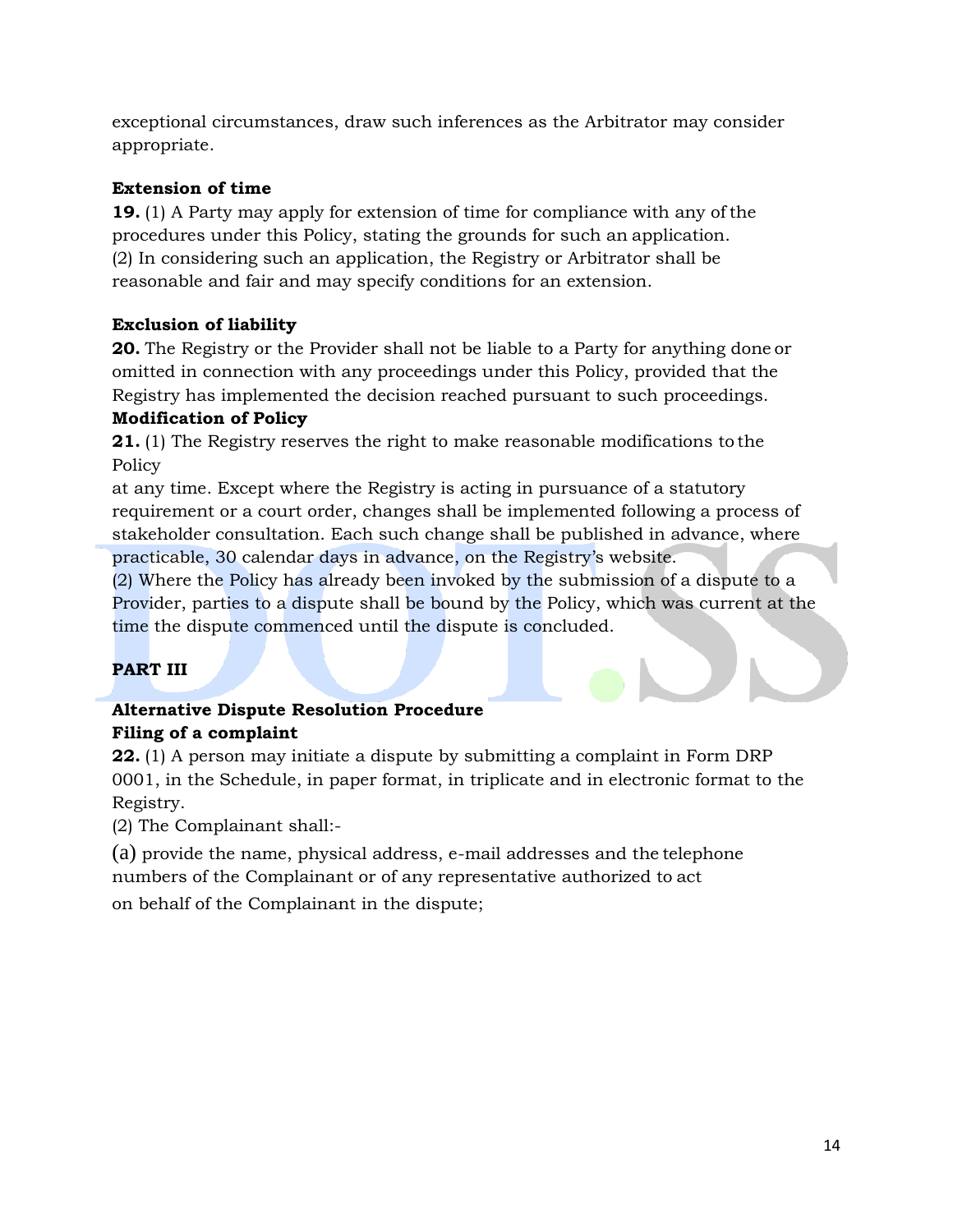(b) provide details of the Registrant including the name and contact information of the Registrant to enable the provider to send a copy of the dispute to the Registrant as provided for in terms of paragraph 10;

(c) specify the domain name that is the subject of the dispute;

(d) identify the Registrar with whom the domain name is registered at the time the dispute is filed;

(e) specify, in detail, the rights on which the dispute is based and provide full details of the right which the Complainant relies on, such as trade mark or cultural rights;

(f) detail reasons why the domain name, in the hands of the Registrant, is an abusive registration or an offensive registration or both;

(g) specify the remedies sought;

(h) identify any other legal proceedings that have been initiated or terminated relating to any domain name that is the subject of the dispute;

(i) confirm that there is no pending dispute relating to the same complaint that has been filed with any other entity that has jurisdiction to hear and determine the dispute;

(j) annex any documentary or other evidence in support of the complaint, together with a schedule indexing such evidence; and

(k) sign and affirm before a Commissioner of Oaths that the complaint and the information contained in the complaint is, to the best ofthe

Complainant's knowledge, both complete and accurate, that the complaint is not being used for any improper purpose, and that the assertions in the complaint are grounded under this Policy.

17

#### **Compliance and service of complaint**

**23.** (1) Upon receiving a complaint under paragraph 22, the Registry shall promptly

check the complaint for compliance with this Policy.

(2) Where the complaint complies with this Policy, the Registry shall forward a copy of the complaint together with any annextures to the Registrant requesting for a response and setting out the consequences of default under this Policy.

(3) The Registrant shall be deemed to have been notified of the dispute when the Registry:-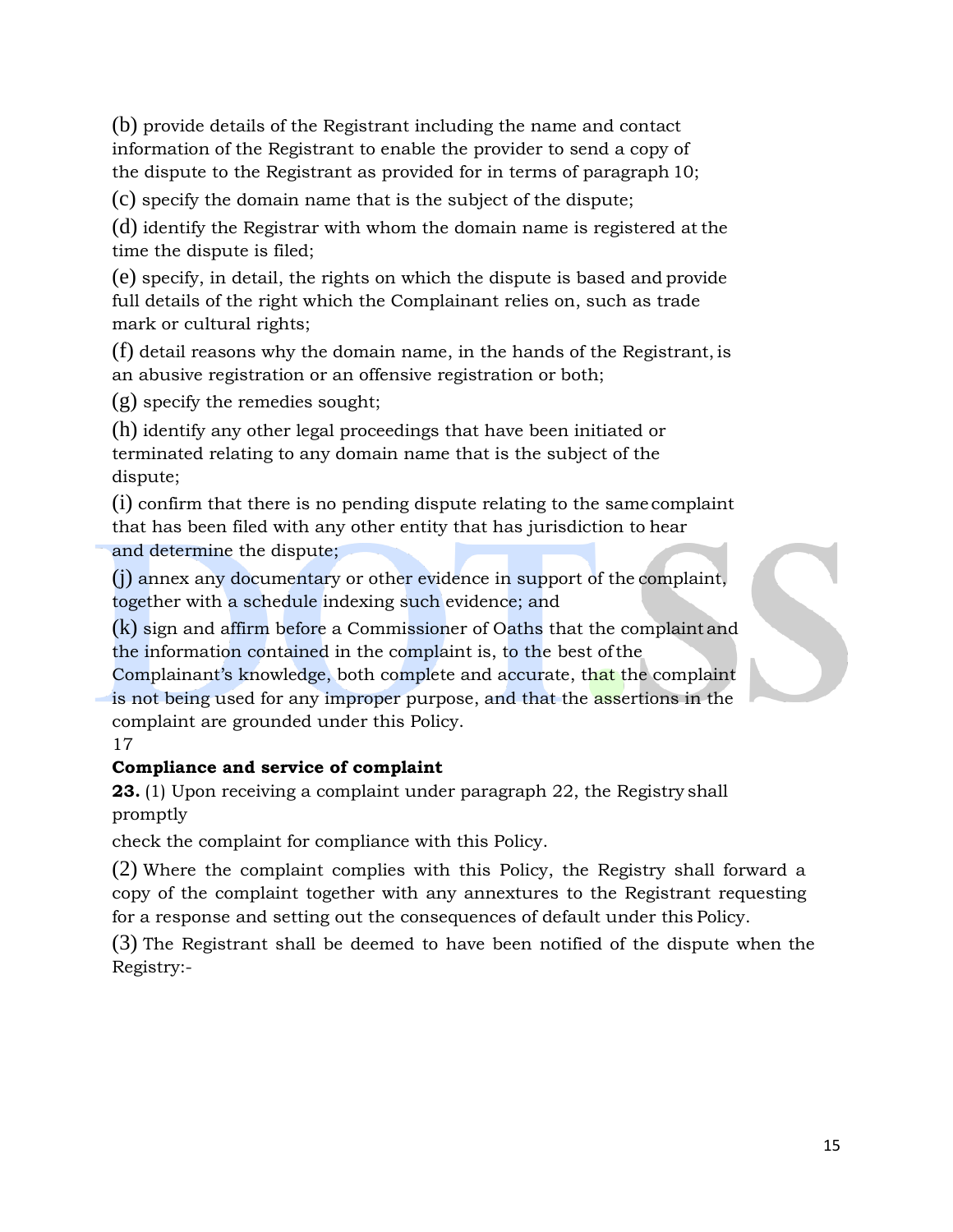(a) has sent a hard copy of the complaint to the Registrant's postal, physical or facsimile address as displayed on the Whois database; or

(b) has sent the complaint in electronic format including annextures, to the extent available in electronic form, to the e-mail addresses of the Registrant and their technical, administrative, and billing contacts.

(4) Where the Registry finds that the complaint does not comply with thisPolicy, the Registry shall immediately notify the Complainant of the nature of the noncompliance and advise on the necessary amendments.

(5) The Complainant shall correct any non-compliance within five days, failure to which the complaint shall be deemed to have been withdrawn and the Complainant may file the complaint afresh.

(6) The date of successful submission of a complaint to the Registry shall be the date of commencement of the dispute.

(7) The Registry shall notify the Complainant, the Registrant and the relevant Registrar of the date of commencement of the dispute.

#### <span id="page-15-0"></span>**Response to complaint**

**24.** (1) The Registrant shall, within ten days of the date of commencement of the dispute, submit a response in form DRP002, in the Schedule, in paper format, in triplicate and in electronic format to the Registry.

(2) The response shall, in clear and concise terms,: -

(a) respond to the statements and allegations contained in the complaint and detail any grounds to prove that the domain name is neither an abusive nor offensive registration as the case may be;

(b) provide the name, physical address, e-mail addresses and the telephone numbers of the Registrant or of any representative authorized to act on

behalf of the Registrant in the dispute;

(c) identify any other legal proceedings that have been commenced or terminated in connection with or relating to any of the domain names that are subject of the dispute;

(d) annex any documentary or other evidence in support of the response, together with a schedule indexing such evidence; and

(e) sign and affirm before a Commissioner of Oaths that the response and the information contained in the response is, to the best of Registrant's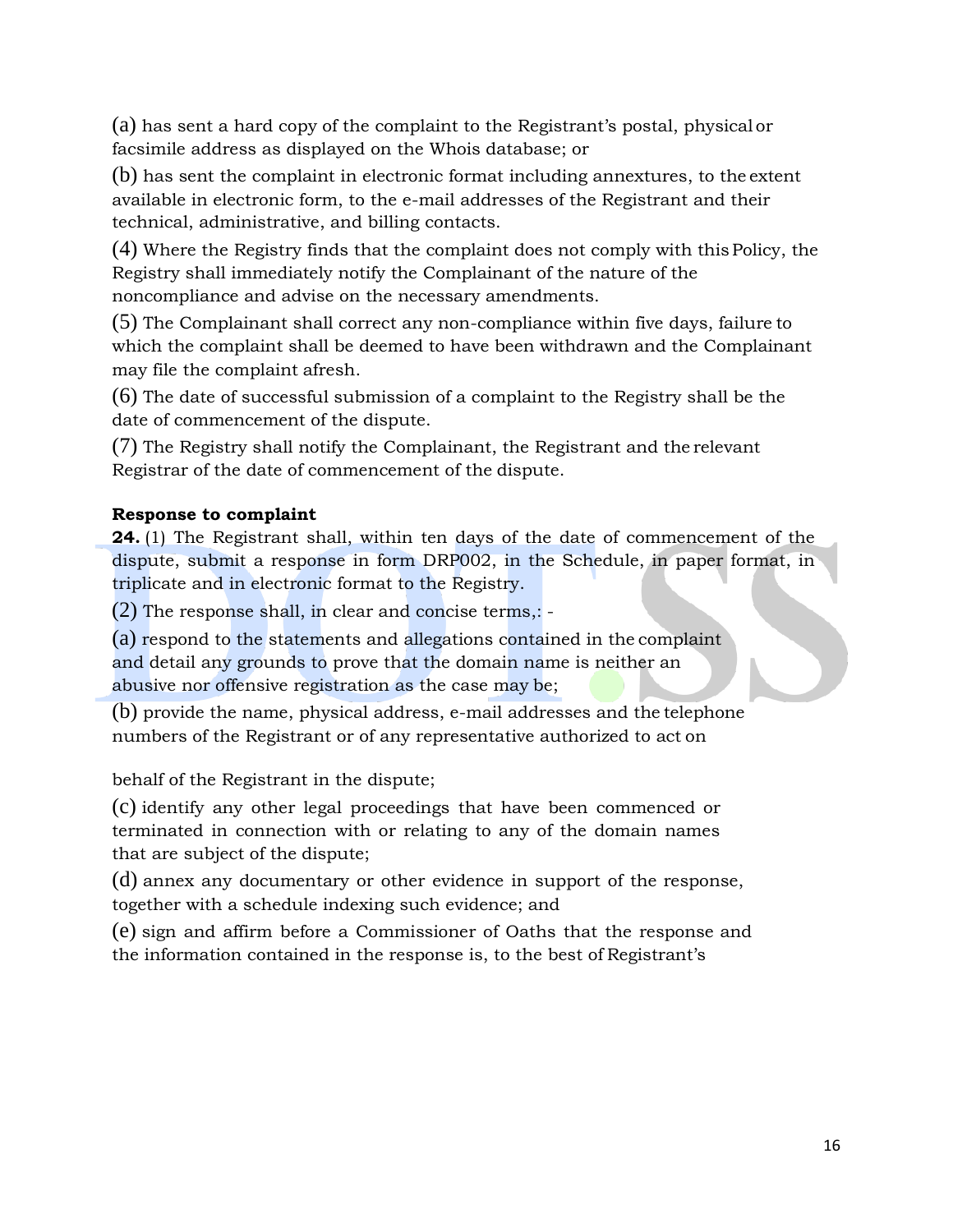knowledge, both complete and accurate and that the assertions in the response are grounded under this Policy.

(3) When a response is received by the Registry, the Registry shall, within one day, forward a copy of the response to the Complainant who is deemed to have been notified of the dispute when the Registry:-

(a) has sent a hard copy of the response to the Complainant's postal, physical or facsimile address as provided in the complaint; or

(b) has sent the response in electronic format including annexes to the extent available in electronic form, to the e-mail addresses of the Complainant.

(4) Where the Registrant does not submit a response within the stipulated period, the Registry shall, within one day, notify both parties of such status and

the Complainant shall be entitled to apply in form DRP004, in the Schedule, for a summary award by a selected Provider:

Provided that such application for a summary award is made within ten days and upon payment of the fee set out in clause 37.

(5) Where the Complainant does not pay the applicable fee within the stipulated time

set out in sub-paragraph (4), the complaint shall be deemed to have been withdrawn and

the Complainant shall not be prevented from filing a fresh complaint.

<span id="page-16-0"></span>**Reply**

26. (1) Within five days of receiving the response from the Registry, the

Complainant may submit a reply to the Registrant's response in form DRP003, in the

Schedule, in paper format, in triplicate and in electronic format to the Registry.

(2) Any reply by the Complainant shall be restricted solely to new matters raised in the response and were not raised in the complaint.

(3) The Registry shall, within one day of receipt, forward a copy of the reply to the Registrant who is deemed to have been notified of the reply when the Registry: - 19

(a) has sent a hard copy of the reply to the Registrant's postal, physical

or facsimile address as displayed on the Whois database; or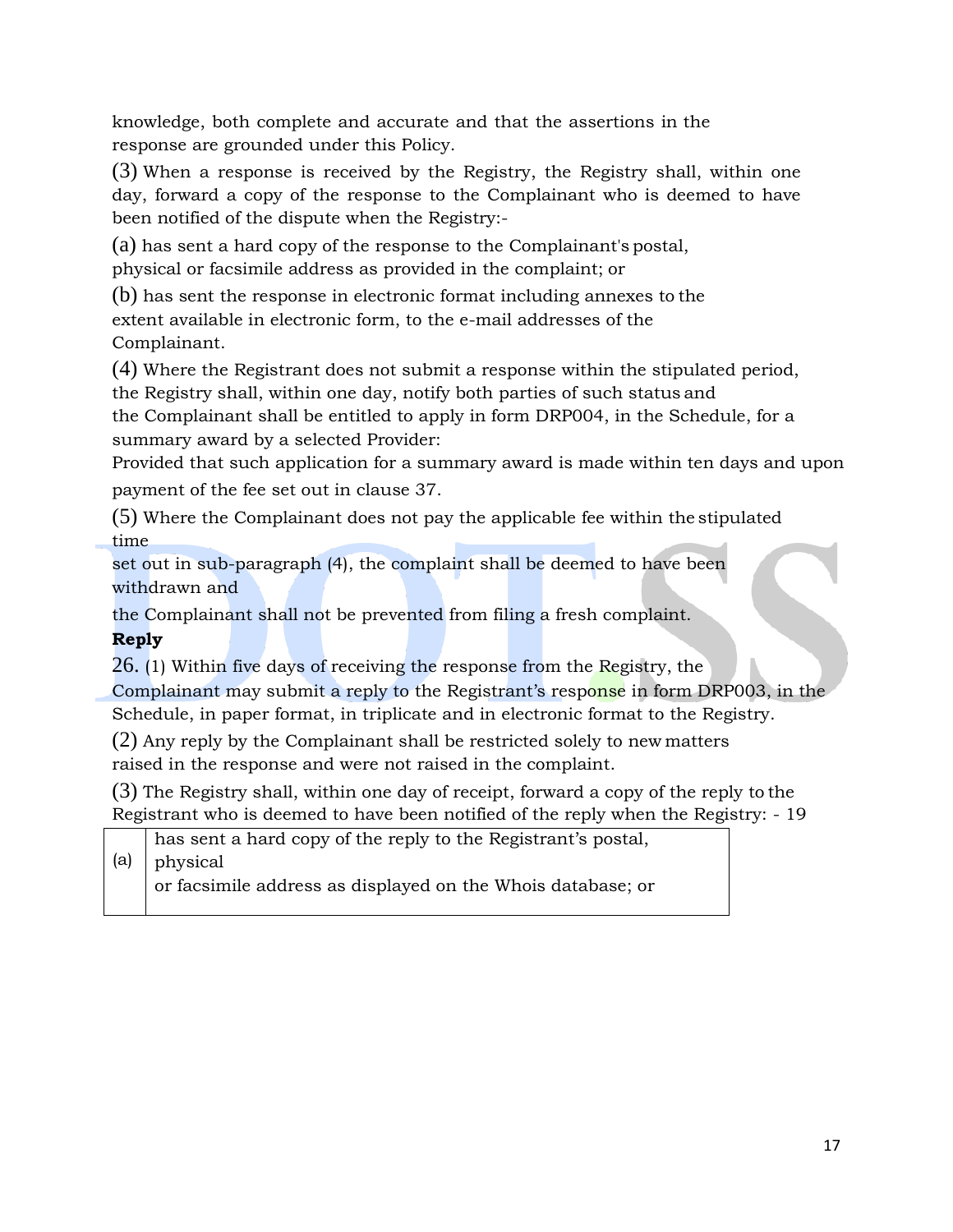|     | has sent the reply in electronic format including annexes to the |
|-----|------------------------------------------------------------------|
| (b) |                                                                  |

extent available in electronic form, to the e-mail addresses of the Registrant and their technical, administrative, and billing contacts.

(4) Where the Complainant does not submit a reply, the Registry shall proceed to Mediation based on the documents filed.

#### <span id="page-17-0"></span>**Mediation**

27. (1) Within three days of receiving the reply or response as the case may be, the Registry shall commence the mediation process:

Provided that the Registry shall not conduct mediation where the Registrant does not file a response.

(2) All negotiations conducted between the parties and any settlement reached during mediation shall be confidential and shall not be shown to the Provideror any third party unless in pursuance of a court order or under applicable laws.

(3) Any settlement reached by parties as part of mediation shall be in writing and signed.

(4) Where parties do not achieve an acceptable resolution through mediation within fifteen days, the Complainant shall be entitled to apply for

arbitration by selecting a Provider from the list published by the Registry.

# **Selection of Provider**

28. (1) Subject to the Provider's supplementary procedure, the Complainantupon selection of a Provider, shall pay the prescribed fee as set out in paragraph 37 and notify the Registry of their selection and payment.

(2) In selecting a Provider, the Complainant shall specify whether a single or three Arbitrators shall determine the dispute and indicate how payment of the prescribed fee has been made with accompanying proof of payment;

#### **Transmission to Provider**

29. (1) Within one day of notification of selection of Provider, the Registry shall forward the complaint, response, and reply, if any, to the selected Provider. 20

(2) Within one day of receiving the complaint, response and reply, the Provider shall notify the parties of their selection and the number of Arbitrators requested for by the Complainant.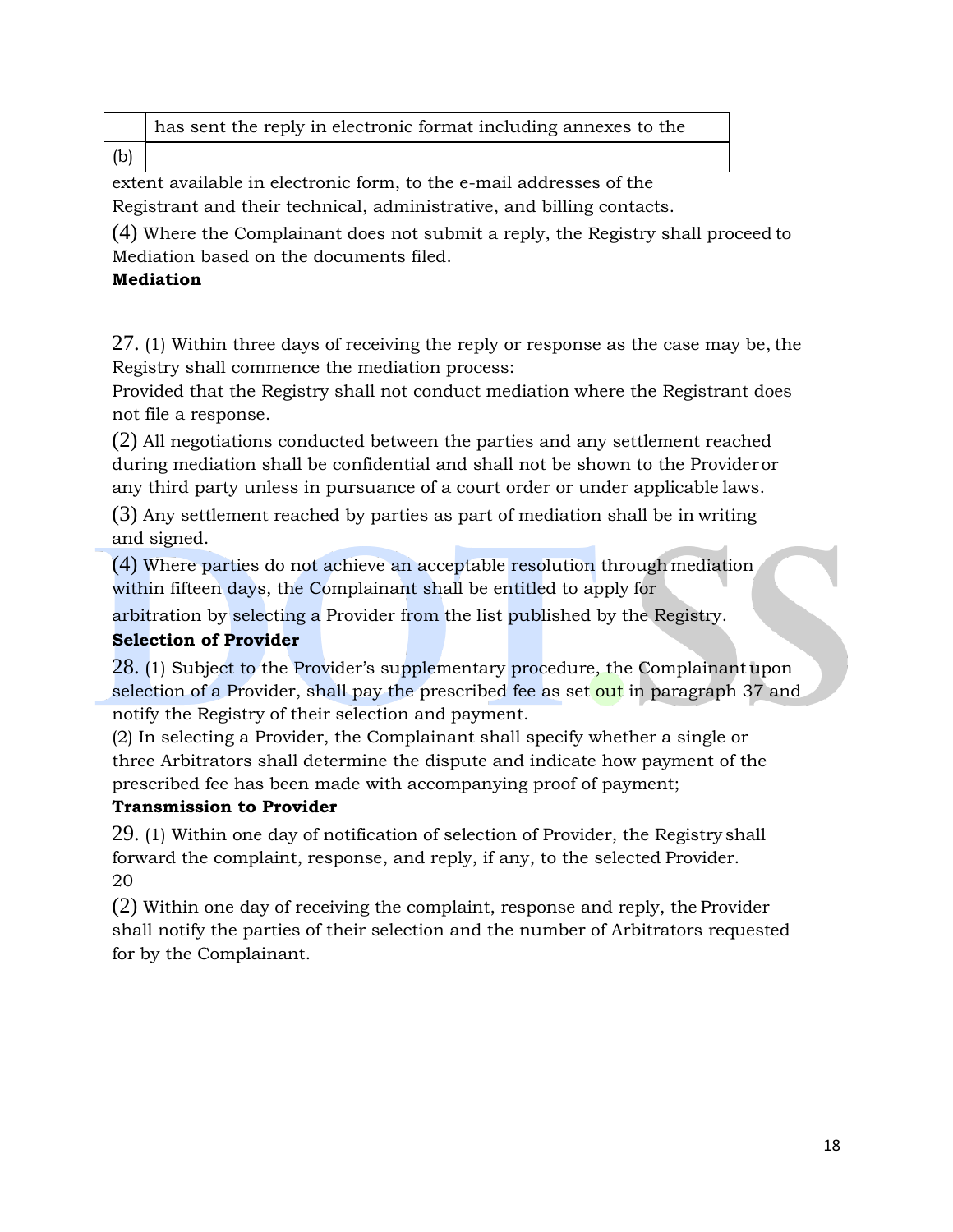(3) Where the Complainant has requested for one Arbitrator, the Registrantmay, subject to the Provider's supplementary procedure request for three Arbitrators upon payment of the prescribed fees as set out in clause 37 of this Policy.

(4) The fees for three Arbitrators shall be paid by the Complainant, exceptwhere the request for three Arbitrators was made by the Registrant, in which case the applicable fees shall be shared equally between the parties.

# <span id="page-18-0"></span>**Appointment of Arbitrator**

30. (1) Within five days of being selected, the Provider shall appoint either one or three Arbitrators, as the case may be, being the next available Arbitrators appointed by rotation from its list of Arbitrators, and forward to them all documentation relating to the dispute .

(2)Once an Arbitrator is appointed, the Provider shall notify the parties of the Arbitrator appointed and the date by which the Arbitrator shall forward a decision to the Provider.

# <span id="page-18-1"></span>**Further statements**

32. In addition to a complaint, response and reply, the Arbitrator may request further

statements or documents relevant to the dispute from either of the parties. **Arbitration**

# <span id="page-18-2"></span>**33.** Arbitration shall be based on the documentation submitted under thisPolicy. Oral submissions may be allowed if the Arbitrator deems it expedient. **Arbitrator**

#### **decision**

34. (1) An Arbitrator shall determine the dispute in accordance with theprinciples of law, on the basis of the complaint, response, reply, if any, and further statements or documents submitted in accordance with this Policy.

# 21

(2) The Arbitrator shall forward their decision on the dispute to the Provider within 14 days of their appointment under paragraph 30.

(3) The decision shall be in writing, provide the reasons on which it is based, indicate the date on which it was rendered and identify the name of the Arbitrator.

(4) Where three Arbitrators consider a dispute, the unanimous views of the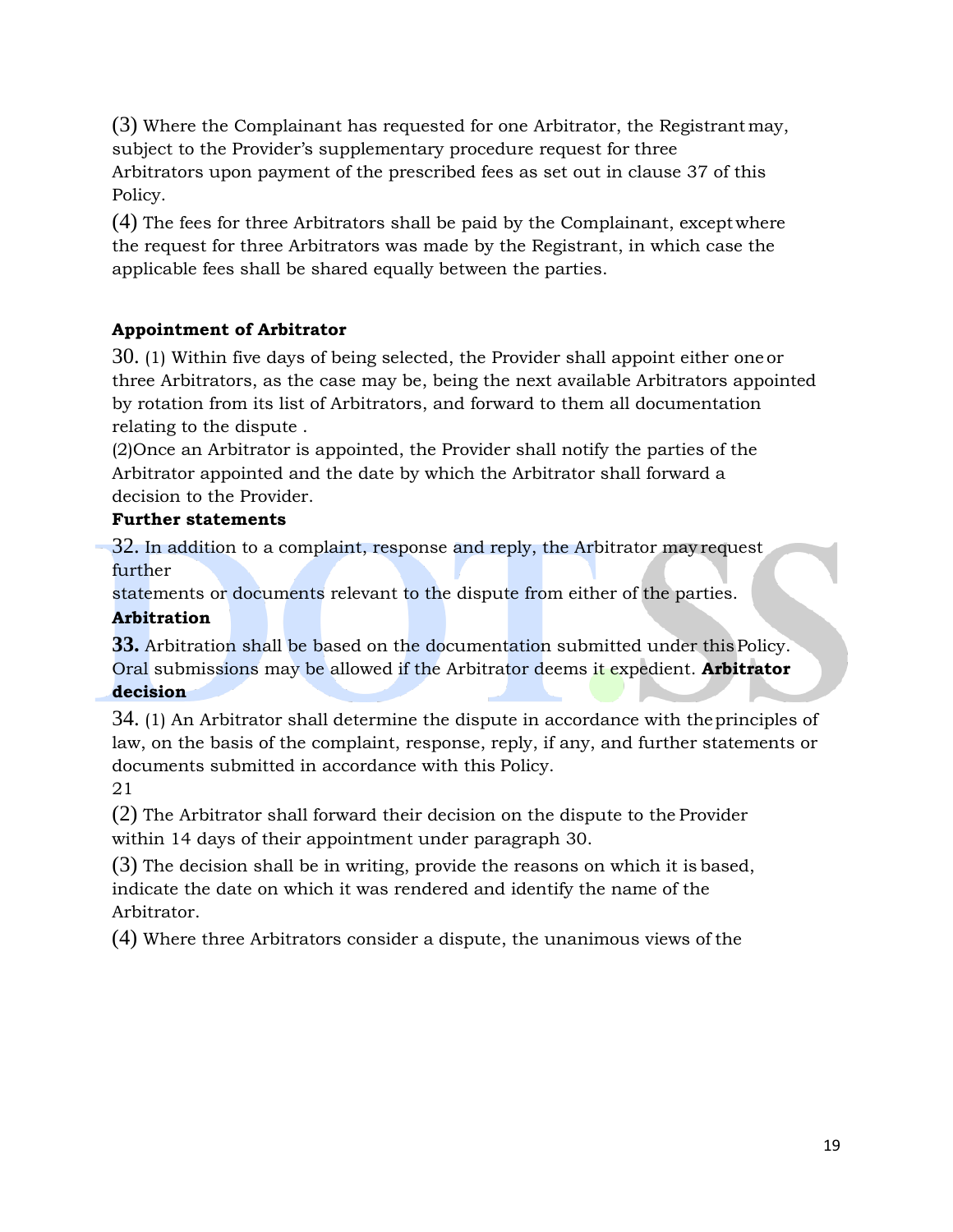majority shall constitute the decision:

Provided that any dissenting view shall also accompany the decision.

#### <span id="page-19-0"></span>**Communication of decision to parties and implementation of decision**

35. (1) Within three days of receipt of the decision from the Arbitrator, the Provider shall communicate the full text of the decision to each Party, the Registry and the Registrar.

(2) The decision shall be published in full except those parts ruled to be confidential by the Arbitrator.

(3) Where the Arbitrator makes a decision that a domain name registrationshall be deleted or transferred, the Registry shall implement the decision by making the necessary changes to the domain name registry database after seven days of notification under paragraph (1), unless –

(a) An appeal or a statement of intention to appeal as provided for under paragraph 36, in which case no further action shall be taken in respect of the domain name until the appeal is concluded; or

(b) Official documentation showing that a party has filed and served legal proceedings against the other Party in respect of the domain name; provided that no further action shall be taken in respect of the domain name unless evidence which satisfies the domain administrator that;

(i) the parties have reached a settlement; or

(ii) such proceedings have been dismissed or withdrawn.

# <span id="page-19-1"></span>**Appeal**

36. (1) Either Party shall have the right to appeal a decision by submitting a statement of intention to appeal within five days of notification of the decision together with the prescribed appeal fee provided for in paragraph 37(4). 22

(2) A statement of intention to appeal shall contain such information as to make it clear that an appeal is requested and shall not contain the actual grounds or reasons for appeal.

(4) Within fifteen days of the filing of the statement of intention to appealthe appealing Party shall file an appeal notice.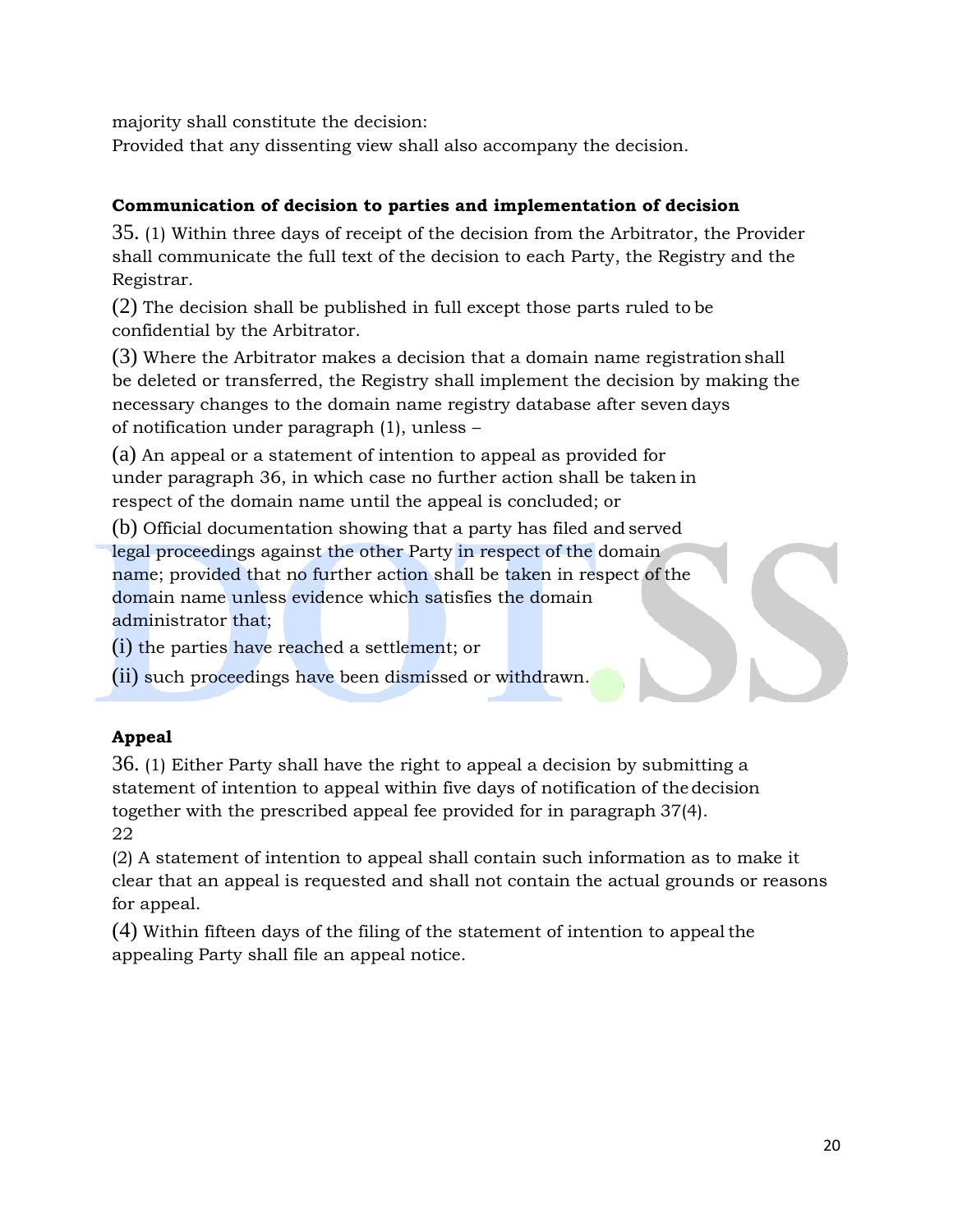(5) An appeal notice shall set out detailed grounds and reasons for the appeal and shall not contain new evidence or annexures.

(5) The Provider shall forward the statement of intention to appeal or appeal notice, as the case may be, to the other Party within one day of receipt of: – the statement of the intention to appeal and the appeal fee; or the appeal notice.

(6) Within 10 days of receiving the appeal notice from the Provider the other Party may submit an appeal notice response to the Provider which shall set out detailed grounds and reasons why the appeal shall be rejected.

(7) Following the filing of an appeal notice response, or the expiry of thedeadline to do so, the Provider shall appoint an appeal panel of three Arbitrators.

(8)The Arbitrators on the appeal panel shall be impartial and shall consist of:- the chairperson of the Provider's group of Arbitrators or their appointee fromthe Provider's group; and the next available two Arbitrators appointed by rotation from the Provider's list:

Provided that no Arbitrator who had determined the dispute shall sit in the appeal panel.

(9) Unless under exceptional circumstances, the appeal panel shall nottake into consideration any new evidence presented in appeal or appeal notice response.

(10) Clause 34 and 35 shall apply mutatis mutandis to appeal decisions, except that: - appeal decision shall be forwarded by the appeal panel to the Provider within 20 days of the appointment of the appeal panel; appeal decisions shall not be subject to any further appeal in terms of this Policy.

#### <span id="page-20-0"></span>**Fees**

37. (1) A Complainant shall pay a fee in the sum of South Sudanese Pounds (SSP) 15,000 to the Provider for a summary decision application as contemplated in paragraph 25(4).

(2) A Complainant shall pay or a fee in the sum of South Sudanese Pounds (SSP) 30,000 where the Complainant requests for one Arbitrator to determine the dispute or the sum of South Sudanese Pounds (SSP) 90,000 for three Arbitrators to decide the dispute, where the Complainant requests for the dispute to be determined by three Arbitrators.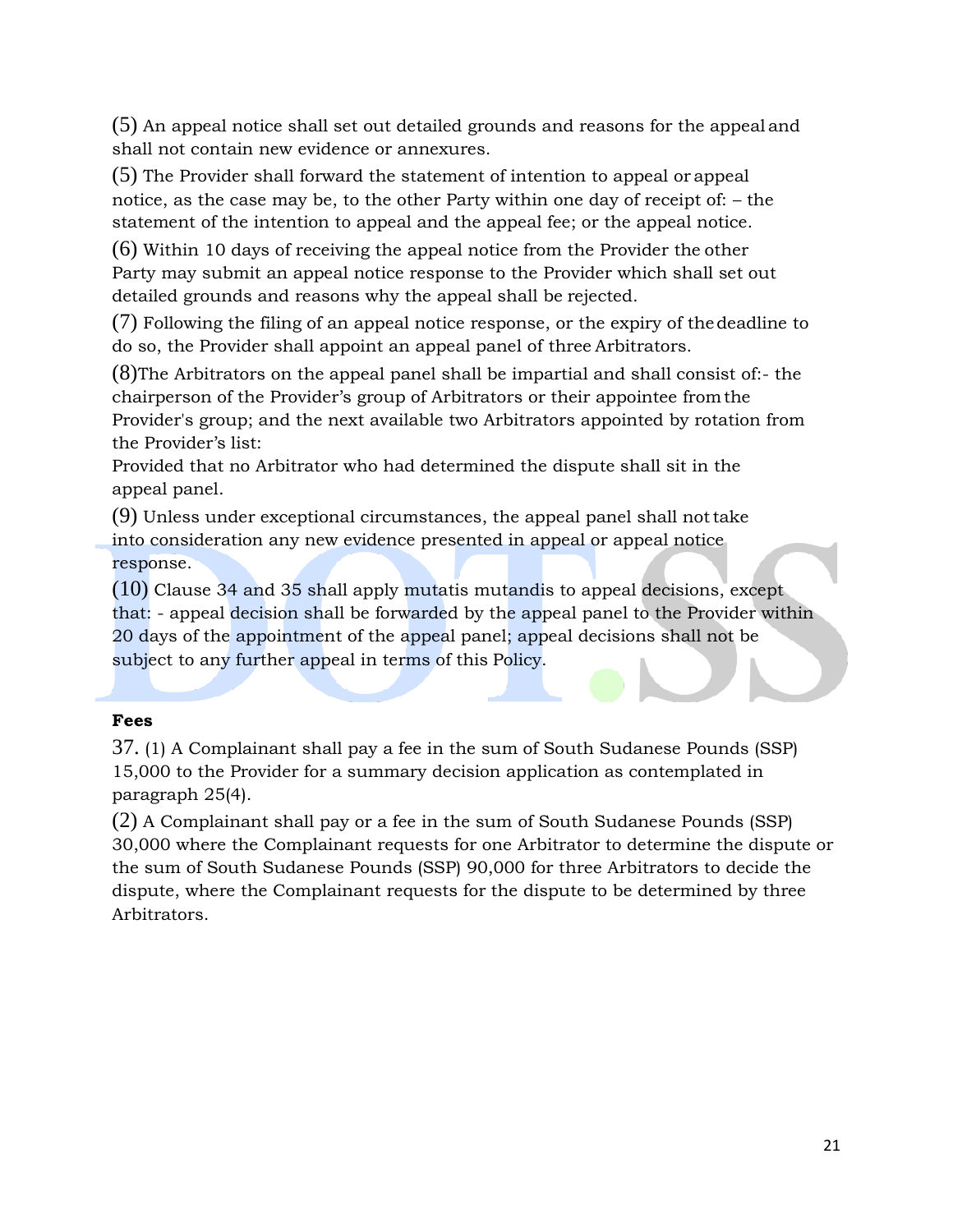(3) If a Registrant requests to have the dispute decided by three Arbitrators, rather than a single Arbitrator requested for by the Complainant, in terms of paragraph 29(3) the Registrant and the Complainant shall pay the Provider a fee in the sum of South Sudanese Pounds (SSP) 15,000 each.

(4) The appeal fee for an appeal under paragraph 36 shall be in the sum of South Sudanese Pounds (SSP) 50,000 .

(5) The application fee for accreditation of Providers under paragraph 41(3) shall be in the sum of South Sudanese Pounds (SSP) 5,000.

(6) The Registry may, from time to time, revise and publish the applicable fees.

#### <span id="page-21-0"></span>**Withdrawal, settlement, or other grounds for termination**

38. (1) Where a dispute is deemed to have been withdrawn, the Provider shall refund the Complainant or the Registrant the fee paid less any administrative costs incurred.

(2) Where before the appointment of an Arbitrator, the parties agree on a settlement, the Provider shall terminate the dispute and refund to the Complainant or the Registrant the fee paid less any administrative costs incurred to date.

(3) Where after the appointment of an Arbitrator but before the Arbitrator's decision is made, the parties agree to settle, the Arbitrator shall terminate the dispute, and the parties shall forfeit all fees paid.

(4) Where before the Arbitrator's decision is made, it becomes unnecessary or impossible to continue with the dispute, the Arbitrator shall terminate the dispute, unless a Party objects to such termination.

In the event that the dispute is terminated in accordance with sub-paragraph (4), the parties shall forfeit all fees paid.

#### <span id="page-21-1"></span>**PART IV**

#### <span id="page-21-2"></span>**ACCREDITATION OF PROVIDERS**

#### <span id="page-21-3"></span>**Qualifications for a Provider**

39. For any entity to qualify as a Provider under this Policy, the entity shall:-

(a) have at least four qualified persons of integrity that are experts in commercial, cultural, linguistic, religious, personal or intellectual property rights and who have agreed to serve as Arbitrators;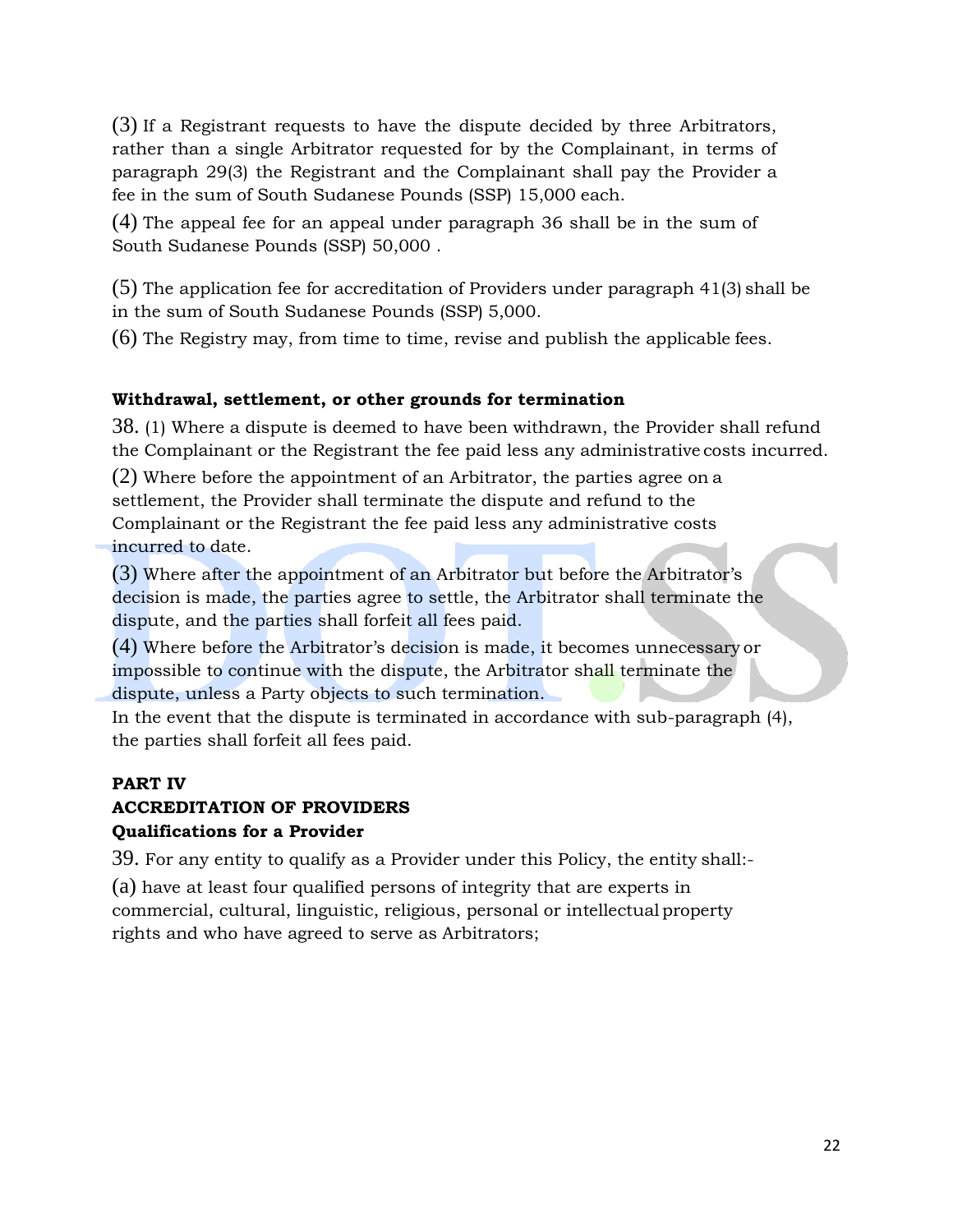(b) ensure that the listed Arbitrators are trained on this Policy, the technology of domain names and the legal principles applicable to domain name disputes;

(c) possess a familiarity with international domain name dispute resolution mechanisms, processes and decisions; and

(d) have no relationship with the Registry that may create a conflict of interest.

# **Provider Application Procedure**

40. **(1)** An applicant for accreditation as a Provider shall submit an applicationto the

Registry.

# **(2) An application submitted under sub-paragraph (1) above shall contain:-**

(a) the name, physical address within the Republic of Kenya, e-mail addresses, telephone numbers, description and nature of business of the applicant;

(b) an overview of an applicant's capabilities and background in providing alternative dispute resolution services including a description of the applicant's experience in handling alternative dispute resolution proceedings, if any;

(c) a list of the names and qualifications of the Arbitrators the applicant proposes to use;

(d) a description of training and education the applicant proposes to undertake for listed Arbitrators with respect to domain name disputes and this Policy;

(e) a copy of the applicant's proposed supplementary procedure;

(f) a description of the applicant's proposed internal operating procedures as well as how the applicant proposes to administer disputes, including their interaction with parties to the dispute, registrars, the Registry and other approved Providers; and

(g) a proposed schedule for applicant's implementation of their programme for administering disputes under this Policy including a statement of applicant's administrative capacity in terms of number of disputes initiated on a monthly basis.

(2) The Registry shall examine an application submitted to it to determine whether or not

the applicant has the ability to handle proceedings in an expedited, online context in an